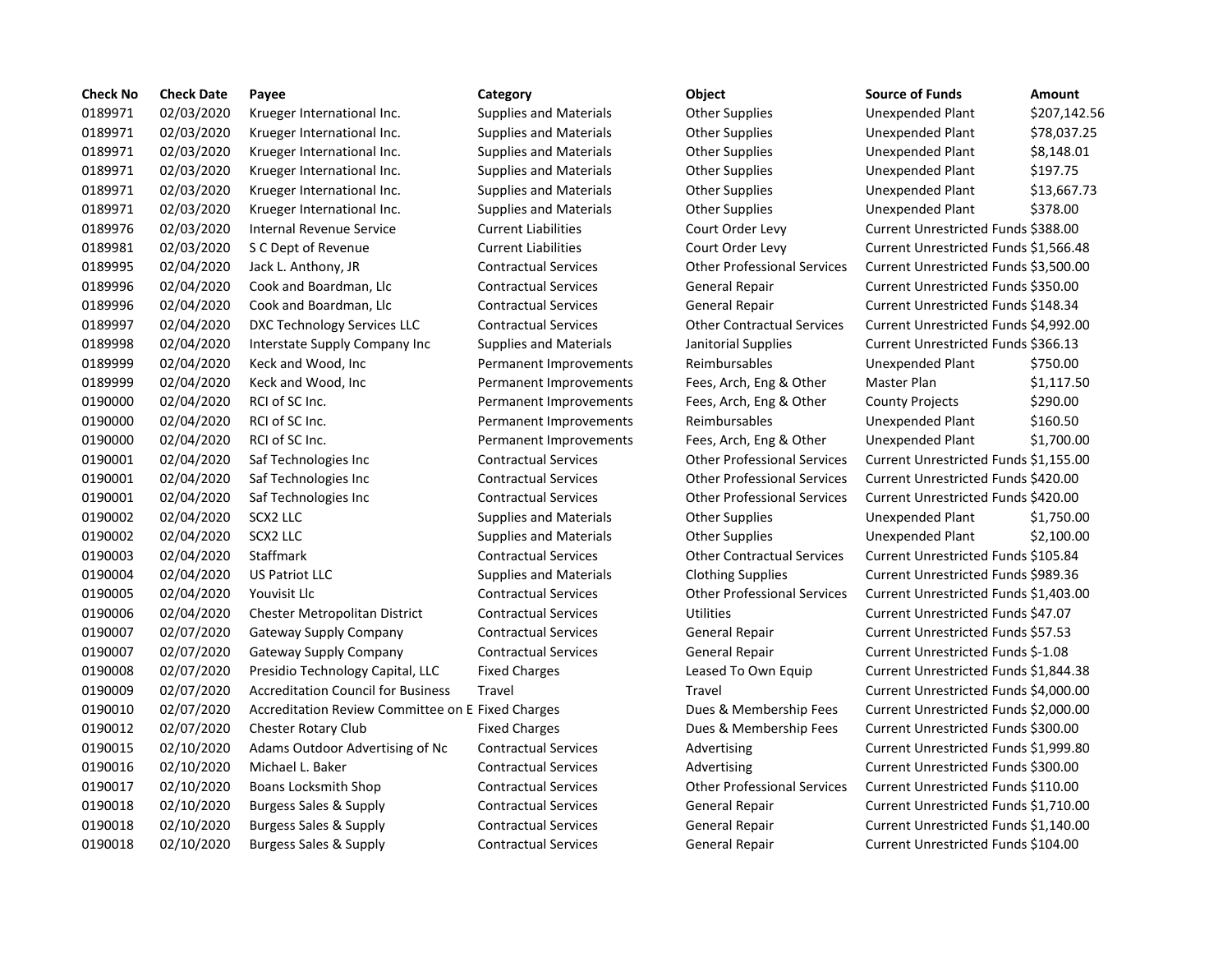| <b>Check No</b> | <b>Check Date</b> | Payee                                                      | Category                      | <b>Object</b>                      | <b>Source of Funds</b>                   | <b>Amount</b> |
|-----------------|-------------------|------------------------------------------------------------|-------------------------------|------------------------------------|------------------------------------------|---------------|
| 0190018         | 02/10/2020        | Burgess Sales & Supply                                     | <b>Contractual Services</b>   | General Repair                     | Current Unrestricted Funds \$30.00       |               |
| 0190019         | 02/10/2020        | <b>Business Services</b>                                   | <b>Supplies and Materials</b> | Other Supplies                     | Unexpended Plant                         | \$599.96      |
| 0190020         | 02/10/2020        | Campus Works, Inc.                                         | <b>Contractual Services</b>   | <b>Other Professional Services</b> | Current Unrestricted Funds \$145.00      |               |
| 0190020         | 02/10/2020        | Campus Works, Inc.                                         | <b>Contractual Services</b>   | <b>Other Professional Services</b> | Current Unrestricted Funds \$7,105.00    |               |
| 0190021         | 02/10/2020        | Canon Solutions America Inc                                | <b>Contractual Services</b>   | <b>Other Professional Services</b> | Unexpended Plant                         | \$180.00      |
| 0190022         | 02/10/2020        | <b>Chester County Government</b>                           | <b>Contractual Services</b>   | <b>Other Contractual Services</b>  | Current Unrestricted Funds \$237.50      |               |
| 0190023         | 02/10/2020        | City of Rock Hill                                          | <b>Supplies and Materials</b> | Fuel                               | Current Unrestricted Funds \$142.32      |               |
| 0190023         | 02/10/2020        | City of Rock Hill                                          | <b>Supplies and Materials</b> | Fuel                               | Current Unrestricted Funds \$419.05      |               |
| 0190025         | 02/10/2020        | <b>Ebsco Subscription Services</b>                         | Equipment                     | Library Books, Maps & Film         | <b>Current Unrestricted Funds \$8.35</b> |               |
| 0190025         | 02/10/2020        | <b>Ebsco Subscription Services</b>                         | Equipment                     | Library Books, Maps & Film         | Current Unrestricted Funds \$3,302.63    |               |
| 0190025         | 02/10/2020        | <b>Ebsco Subscription Services</b>                         | Equipment                     | Library Books, Maps & Film         | Current Unrestricted Funds \$-928.72     |               |
| 0190026         | 02/10/2020        | IData Incorporated                                         | <b>Contractual Services</b>   | <b>Other Professional Services</b> | Current Unrestricted Funds \$2,767.50    |               |
| 0190026         | 02/10/2020        | IData Incorporated                                         | <b>Contractual Services</b>   | <b>Other Professional Services</b> | Current Unrestricted Funds \$877.50      |               |
| 0190028         | 02/10/2020        | Interstate Towing and Recovery                             | <b>Contractual Services</b>   | Motor Vehicle Repair               | Current Unrestricted Funds \$522.19      |               |
| 0190029         | 02/10/2020        | Lancaster News                                             | <b>Contractual Services</b>   | Advertising                        | Current Unrestricted Funds \$1,748.60    |               |
| 0190030         | 02/10/2020        | ManagedPrint Inc                                           | <b>Contractual Services</b>   | Printing                           | Current Unrestricted Funds \$912.65      |               |
| 0190031         | 02/10/2020        | McVeigh & Mangum Engineering, Inc Permanent Improvements   |                               | Fees, Arch, Eng & Other            | <b>County Projects</b>                   | \$800.00      |
| 0190032         | 02/10/2020        | Mid-Carolina Ahec, Inc.                                    | <b>Contractual Services</b>   | <b>Other Professional Services</b> | Current Unrestricted Funds \$40.00       |               |
| 0190032         | 02/10/2020        | Mid-Carolina Ahec, Inc.                                    | <b>Supplies and Materials</b> | <b>Other Supplies</b>              | Current Unrestricted Funds \$75.00       |               |
| 0190033         | 02/10/2020        | National Center for Competency Test Supplies and Materials |                               | <b>Education Supplies</b>          | Current Unrestricted Funds \$1,170.00    |               |
| 0190034         | 02/10/2020        | <b>Office Environments</b>                                 | <b>Contractual Services</b>   | <b>Other Professional Services</b> | Unexpended Plant                         | \$18,360.00   |
| 0190034         | 02/10/2020        | <b>Office Environments</b>                                 | <b>Contractual Services</b>   | <b>Other Professional Services</b> | Unexpended Plant                         | \$1,060.00    |
| 0190034         | 02/10/2020        | <b>Office Environments</b>                                 | <b>Contractual Services</b>   | <b>Other Professional Services</b> | Unexpended Plant                         | \$1,420.00    |
| 0190034         | 02/10/2020        | <b>Office Environments</b>                                 | <b>Supplies and Materials</b> | <b>Other Supplies</b>              | Unexpended Plant                         | \$915.00      |
| 0190034         | 02/10/2020        | <b>Office Environments</b>                                 | <b>Supplies and Materials</b> | <b>Other Supplies</b>              | Unexpended Plant                         | \$1,131.50    |
| 0190034         | 02/10/2020        | <b>Office Environments</b>                                 | <b>Supplies and Materials</b> | <b>Other Supplies</b>              | Unexpended Plant                         | \$620.00      |
| 0190034         | 02/10/2020        | <b>Office Environments</b>                                 | <b>Supplies and Materials</b> | <b>Other Supplies</b>              | Unexpended Plant                         | \$640.00      |
| 0190034         | 02/10/2020        | <b>Office Environments</b>                                 | <b>Supplies and Materials</b> | <b>Other Supplies</b>              | Unexpended Plant                         | \$128.58      |
| 0190034         | 02/10/2020        | <b>Office Environments</b>                                 | <b>Supplies and Materials</b> | <b>Other Supplies</b>              | Unexpended Plant                         | \$713.00      |
| 0190034         | 02/10/2020        | <b>Office Environments</b>                                 | <b>Supplies and Materials</b> | <b>Other Supplies</b>              | Unexpended Plant                         | \$50,901.94   |
| 0190034         | 02/10/2020        | <b>Office Environments</b>                                 | <b>Supplies and Materials</b> | <b>Other Supplies</b>              | Unexpended Plant                         | \$67,033.06   |
| 0190034         | 02/10/2020        | <b>Office Environments</b>                                 | <b>Supplies and Materials</b> | <b>Other Supplies</b>              | Unexpended Plant                         | \$135,395.56  |
| 0190034         | 02/10/2020        | <b>Office Environments</b>                                 | <b>Supplies and Materials</b> | <b>Other Supplies</b>              | Unexpended Plant                         | \$37,530.65   |
| 0190034         | 02/10/2020        | <b>Office Environments</b>                                 | <b>Supplies and Materials</b> | <b>Other Supplies</b>              | Unexpended Plant                         | \$32,154.81   |
| 0190034         | 02/10/2020        | <b>Office Environments</b>                                 | <b>Supplies and Materials</b> | <b>Other Supplies</b>              | Unexpended Plant                         | \$58,114.98   |
| 0190034         | 02/10/2020        | Office Environments                                        | <b>Supplies and Materials</b> | <b>Other Supplies</b>              | Unexpended Plant                         | \$21,055.50   |
| 0190034         | 02/10/2020        | <b>Office Environments</b>                                 | <b>Supplies and Materials</b> | <b>Other Supplies</b>              | Unexpended Plant                         | \$6,737.06    |
| 0190034         | 02/10/2020        | <b>Office Environments</b>                                 | <b>Supplies and Materials</b> | <b>Other Supplies</b>              | Unexpended Plant                         | \$88,778.01   |
| 0190034         | 02/10/2020        | <b>Office Environments</b>                                 | <b>Supplies and Materials</b> | <b>Other Supplies</b>              | Unexpended Plant                         | \$14,390.05   |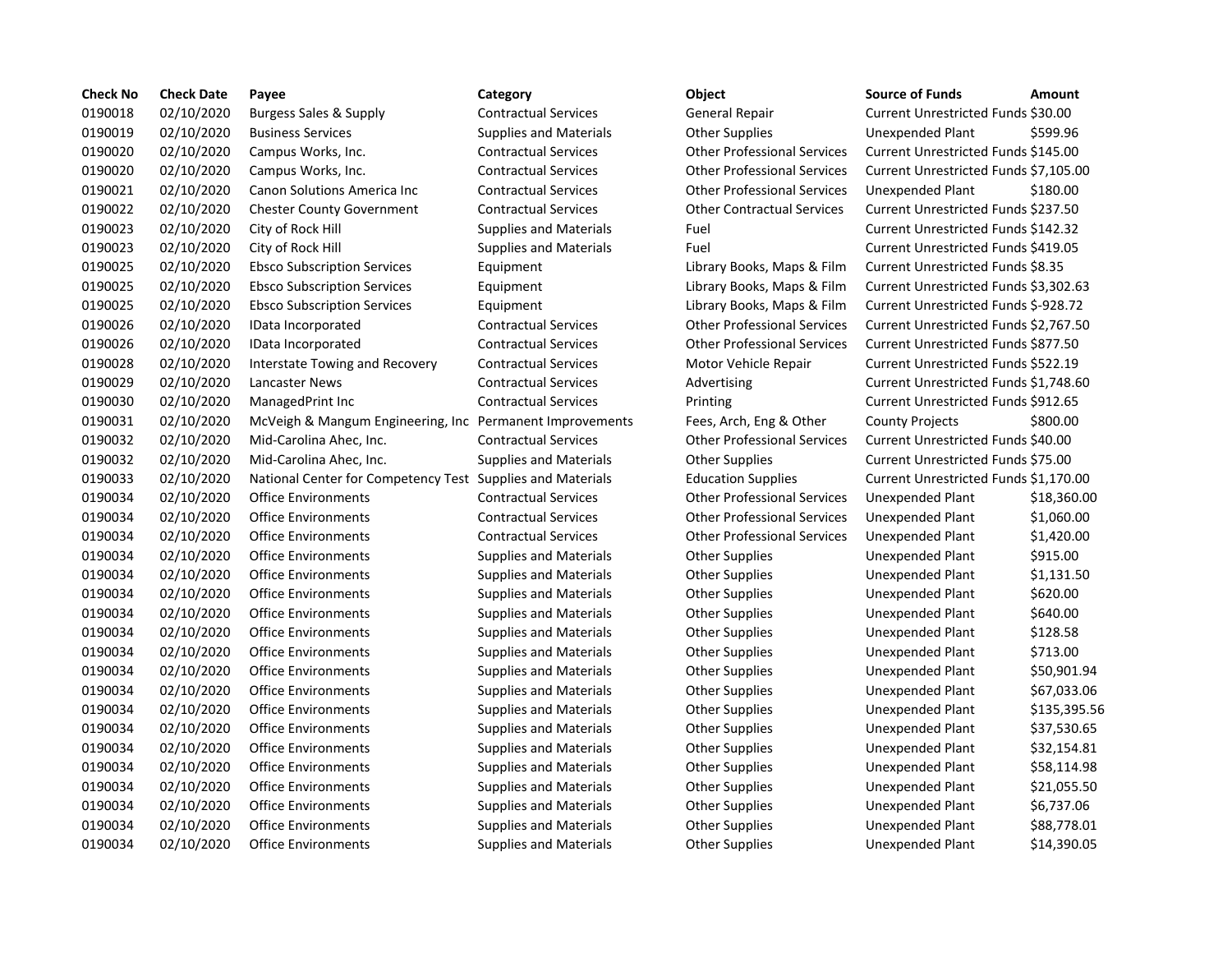| <b>Check No</b> | <b>Check Date</b> | Payee                                                      | Category                      | Object                             | <b>Source of Funds</b>                 | <b>Amount</b> |
|-----------------|-------------------|------------------------------------------------------------|-------------------------------|------------------------------------|----------------------------------------|---------------|
| 0190034         | 02/10/2020        | <b>Office Environments</b>                                 | <b>Supplies and Materials</b> | <b>Other Supplies</b>              | Unexpended Plant                       | \$11,949.10   |
| 0190034         | 02/10/2020        | Office Environments                                        | <b>Supplies and Materials</b> | <b>Other Supplies</b>              | Unexpended Plant                       | \$5,119.00    |
| 0190034         | 02/10/2020        | <b>Office Environments</b>                                 | <b>Supplies and Materials</b> | <b>Other Supplies</b>              | Unexpended Plant                       | \$23,909.03   |
| 0190034         | 02/10/2020        | <b>Office Environments</b>                                 | <b>Supplies and Materials</b> | <b>Other Supplies</b>              | Unexpended Plant                       | \$4,761.28    |
| 0190034         | 02/10/2020        | <b>Office Environments</b>                                 | <b>Supplies and Materials</b> | <b>Other Supplies</b>              | Unexpended Plant                       | \$19,056.00   |
| 0190034         | 02/10/2020        | <b>Office Environments</b>                                 | <b>Supplies and Materials</b> | <b>Other Supplies</b>              | Unexpended Plant                       | \$245.00      |
| 0190034         | 02/10/2020        | <b>Office Environments</b>                                 | <b>Supplies and Materials</b> | <b>Other Supplies</b>              | Unexpended Plant                       | \$21,272.96   |
| 0190034         | 02/10/2020        | <b>Office Environments</b>                                 | <b>Supplies and Materials</b> | <b>Other Supplies</b>              | Unexpended Plant                       | \$80.00       |
| 0190034         | 02/10/2020        | <b>Office Environments</b>                                 | <b>Supplies and Materials</b> | <b>Other Supplies</b>              | Unexpended Plant                       | \$38,636.20   |
| 0190034         | 02/10/2020        | Office Environments                                        | <b>Supplies and Materials</b> | <b>Other Supplies</b>              | Unexpended Plant                       | \$1,350.00    |
| 0190034         | 02/10/2020        | Office Environments                                        | <b>Supplies and Materials</b> | <b>Other Supplies</b>              | Unexpended Plant                       | \$2,553.00    |
| 0190034         | 02/10/2020        | <b>Office Environments</b>                                 | <b>Supplies and Materials</b> | <b>Other Supplies</b>              | Unexpended Plant                       | \$157.44      |
| 0190034         | 02/10/2020        | <b>Office Environments</b>                                 | <b>Supplies and Materials</b> | <b>Other Supplies</b>              | <b>Unexpended Plant</b>                | \$157.44      |
| 0190034         | 02/10/2020        | <b>Office Environments</b>                                 | <b>Supplies and Materials</b> | <b>Other Supplies</b>              | Unexpended Plant                       | \$1,231.50    |
| 0190034         | 02/10/2020        | <b>Office Environments</b>                                 | <b>Supplies and Materials</b> | <b>Other Supplies</b>              | Unexpended Plant                       | \$1,539.00    |
| 0190034         | 02/10/2020        | <b>Office Environments</b>                                 | <b>Supplies and Materials</b> | <b>Other Supplies</b>              | Unexpended Plant                       | \$1,944.54    |
| 0190034         | 02/10/2020        | <b>Office Environments</b>                                 | <b>Supplies and Materials</b> | <b>Other Supplies</b>              | Unexpended Plant                       | \$607.60      |
| 0190035         | 02/10/2020        | Partnership Among S C Academic Libr Equipment              |                               | Library Books, Maps & Film         | Current Unrestricted Funds \$1,220.00  |               |
| 0190036         | 02/10/2020        | PROforma Impact Print & Promo                              | <b>Supplies and Materials</b> | Promotional                        | Current Unrestricted Funds \$4,115.08  |               |
| 0190037         | 02/10/2020        | Radco Construction Services Inc                            | <b>Contractual Services</b>   | <b>Other Professional Services</b> | Current Unrestricted Funds \$911.35    |               |
| 0190038         | 02/10/2020        | <b>Riverview Medical Clinic</b>                            | <b>Contractual Services</b>   | <b>Other Professional Services</b> | Current Unrestricted Funds \$115.00    |               |
| 0190039         | 02/10/2020        | Snipes                                                     | Supplies and Materials        | Janitorial Supplies                | Current Unrestricted Funds \$63.24     |               |
| 0190039         | 02/10/2020        | Snipes                                                     | Supplies and Materials        | Janitorial Supplies                | Current Unrestricted Funds \$109.65    |               |
| 0190040         | 02/10/2020        | Southeastern Chapter National Safet Supplies and Materials |                               | <b>Education Supplies</b>          | Current Unrestricted Funds \$883.46    |               |
| 0190041         | 02/10/2020        | Southeastern Paper Group, Inc                              | <b>Supplies and Materials</b> | Janitorial Supplies                | Current Unrestricted Funds \$682.02    |               |
| 0190042         | 02/10/2020        | Stericycle Inc                                             | <b>Contractual Services</b>   | <b>Other Professional Services</b> | Current Unrestricted Funds \$4.89      |               |
| 0190042         | 02/10/2020        | Stericycle Inc                                             | <b>Contractual Services</b>   | <b>Other Professional Services</b> | Current Unrestricted Funds \$4.89      |               |
| 0190042         | 02/10/2020        | Stericycle Inc                                             | <b>Contractual Services</b>   | <b>Other Professional Services</b> | Current Unrestricted Funds \$83.15     |               |
| 0190042         | 02/10/2020        | Stericycle Inc                                             | <b>Contractual Services</b>   | <b>Other Professional Services</b> | Current Unrestricted Funds \$166.30    |               |
| 0190042         | 02/10/2020        | Stericycle Inc                                             | <b>Contractual Services</b>   | <b>Other Professional Services</b> | Current Unrestricted Funds \$229.89    |               |
| 0190043         | 02/10/2020        | Unifirst Corporation                                       | <b>Contractual Services</b>   | <b>Other Professional Services</b> | Current Unrestricted Funds \$126.83    |               |
| 0190044         | 02/10/2020        | United Refrigeration Inc                                   | <b>Contractual Services</b>   | General Repair                     | Current Unrestricted Funds \$318.90    |               |
| 0190045         | 02/10/2020        | <b>US Patriot LLC</b>                                      | <b>Supplies and Materials</b> | <b>Clothing Supplies</b>           | Current Unrestricted Funds \$158.10    |               |
| 0190046         | 02/10/2020        | Valley Proteins, Inc                                       | <b>Contractual Services</b>   | <b>Other Professional Services</b> | Current Unrestricted Funds \$275.00    |               |
| 0190047         | 02/10/2020        | Designbar, Llc                                             | <b>Current Assets</b>         | <b>Prepaid Expenses</b>            | Current Unrestricted Funds \$-4,455.00 |               |
| 0190047         | 02/10/2020        | Designbar, Llc                                             | <b>Contractual Services</b>   | <b>Other Professional Services</b> | Unexpended Plant                       | \$4,455.00    |
| 0190047         | 02/10/2020        | Designbar, Llc                                             | <b>Contractual Services</b>   | <b>Other Professional Services</b> | Unexpended Plant                       | \$4,455.00    |
| 0190048         | 02/10/2020        | DXC Technology Services LLC                                | <b>Contractual Services</b>   | <b>Other Contractual Services</b>  | Current Unrestricted Funds \$786.52    |               |
| 0190049         | 02/10/2020        | <b>McWaters Inc</b>                                        | <b>Supplies and Materials</b> | <b>Education Supplies</b>          | <b>Current Restricted Funds</b>        | $S - 0.01$    |

| )ject |           |
|-------|-----------|
|       | her Suppl |
|       | her Suppl |
|       | her Suppl |
|       | her Suppl |
|       | her Suppl |
|       | her Suppl |
|       |           |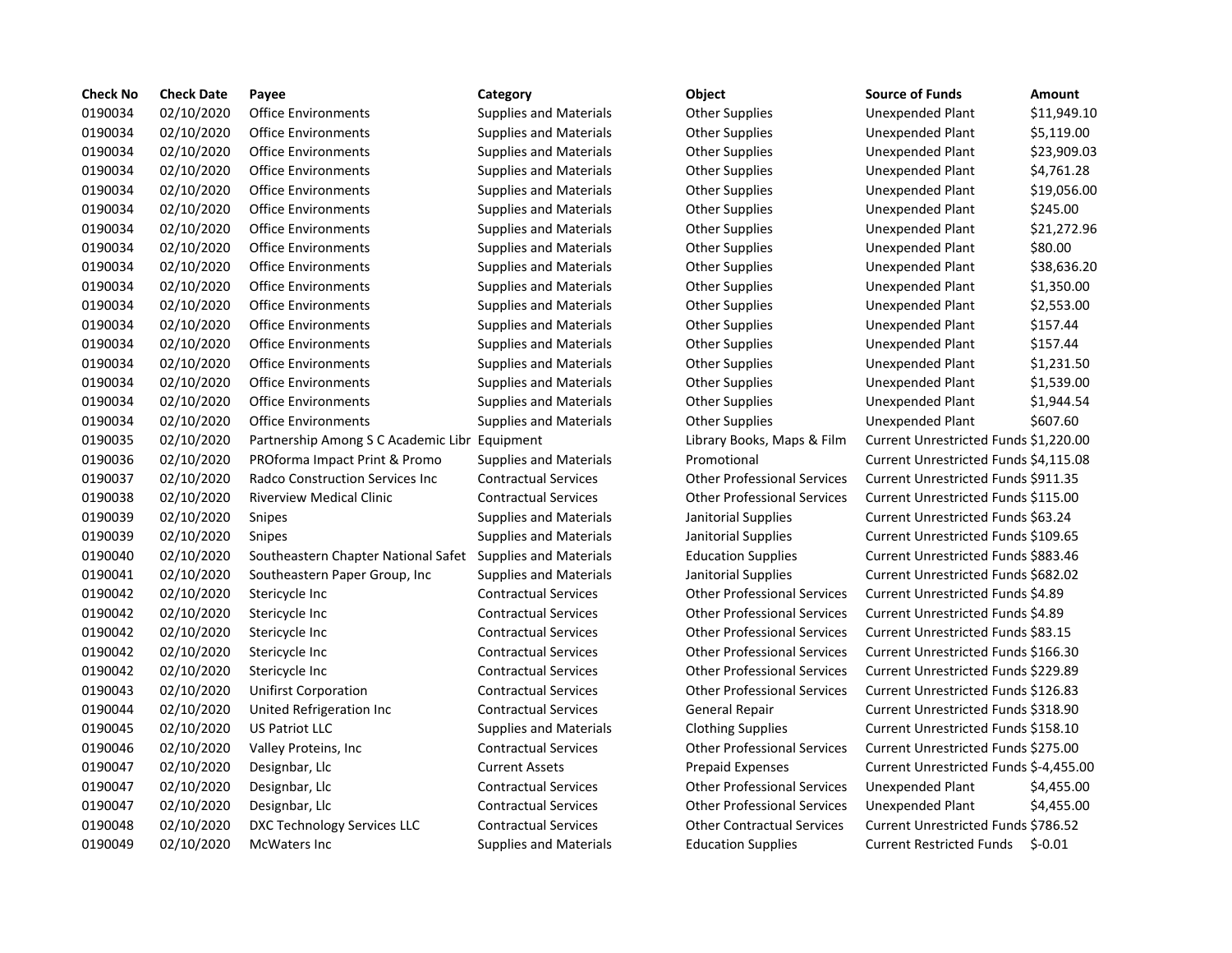| <b>Check No</b> | <b>Check Date</b> | Payee                                             | Category                      | Object                             | <b>Source of Funds</b>               | Amount    |
|-----------------|-------------------|---------------------------------------------------|-------------------------------|------------------------------------|--------------------------------------|-----------|
| 0190049         | 02/10/2020        | McWaters Inc                                      | <b>Supplies and Materials</b> | <b>Education Supplies</b>          | <b>Current Restricted Funds</b>      | \$536.00  |
| 0190049         | 02/10/2020        | McWaters Inc                                      | <b>Supplies and Materials</b> | <b>Education Supplies</b>          | <b>Current Restricted Funds</b>      | \$166.51  |
| 0190049         | 02/10/2020        | McWaters Inc                                      | <b>Supplies and Materials</b> | <b>Education Supplies</b>          | <b>Current Restricted Funds</b>      | \$332.00  |
| 0190049         | 02/10/2020        | <b>McWaters Inc</b>                               | Supplies and Materials        | <b>Education Supplies</b>          | <b>Current Restricted Funds</b>      | \$504.00  |
| 0190049         | 02/10/2020        | <b>McWaters Inc</b>                               | <b>Supplies and Materials</b> | <b>Education Supplies</b>          | <b>Current Restricted Funds</b>      | \$98.50   |
| 0190049         | 02/10/2020        | <b>McWaters Inc</b>                               | <b>Supplies and Materials</b> | <b>Education Supplies</b>          | <b>Current Restricted Funds</b>      | \$252.00  |
| 0190050         | 02/10/2020        | <b>TG&amp;R Landscape Group</b>                   | <b>Contractual Services</b>   | <b>Other Professional Services</b> | <b>County Projects</b>               | \$2,292.8 |
| 0190050         | 02/10/2020        | <b>TG&amp;R Landscape Group</b>                   | <b>Contractual Services</b>   | <b>Other Professional Services</b> | <b>County Projects</b>               | \$4,960.0 |
| 0190050         | 02/10/2020        | <b>TG&amp;R Landscape Group</b>                   | <b>Contractual Services</b>   | <b>Other Professional Services</b> | <b>County Projects</b>               | \$860.00  |
| 0190051         | 02/10/2020        | Cherry Tree, LLC                                  | <b>Fixed Charges</b>          | <b>Rent Non State</b>              | Current Unrestricted Funds \$8,532.5 |           |
| 0190052         | 02/10/2020        | Insurance Reserve Fund                            | <b>Fixed Charges</b>          | <b>Insurance State</b>             | Current Unrestricted Funds \$2,089.5 |           |
| 0190055         | 02/10/2020        | Sysco Food Services of Charlotte Ll               | <b>Supplies and Materials</b> | <b>Food Supplies</b>               | Current Unrestricted Funds \$1,260.6 |           |
| 0190055         | 02/10/2020        | Sysco Food Services of Charlotte Ll               | <b>Supplies and Materials</b> | <b>Food Supplies</b>               | Current Unrestricted Funds \$1,647.8 |           |
| 0190055         | 02/10/2020        | Sysco Food Services of Charlotte Ll               | <b>Supplies and Materials</b> | <b>Food Supplies</b>               | Current Unrestricted Funds \$1,039.4 |           |
| 0190055         | 02/10/2020        | Sysco Food Services of Charlotte Ll               | <b>Supplies and Materials</b> | <b>Food Supplies</b>               | Current Unrestricted Funds \$1,147.8 |           |
| 0190056         | 02/10/2020        | York Technical College Foundation                 | <b>Fixed Charges</b>          | <b>Rent Non State</b>              | Current Unrestricted Funds \$1,666.6 |           |
| 0190057         | 02/10/2020        | Government Finance Officers Assoc o Fixed Charges |                               | Dues & Membership Fees             | Current Unrestricted Funds \$125.00  |           |
| 0190058         | 02/11/2020        | <b>Business Card</b>                              | Travel                        | Out of State Lodging               | Current Unrestricted Funds \$790.92  |           |
| 0190058         | 02/11/2020        | <b>Business Card</b>                              | Travel                        | Out of State Lodging               | Current Unrestricted Funds \$369.51  |           |
| 0190058         | 02/11/2020        | <b>Business Card</b>                              | Travel                        | In State Lodging                   | Current Unrestricted Funds \$124.26  |           |
| 0190058         | 02/11/2020        | <b>Business Card</b>                              | Travel                        | In State Lodging                   | Current Unrestricted Funds \$124.26  |           |
| 0190058         | 02/11/2020        | <b>Business Card</b>                              | Travel                        | In State Lodging                   | Current Unrestricted Funds \$124.26  |           |
| 0190058         | 02/11/2020        | <b>Business Card</b>                              | Travel                        | In State Lodging                   | Current Unrestricted Funds \$124.26  |           |
| 0190058         | 02/11/2020        | <b>Business Card</b>                              | <b>Contractual Services</b>   | <b>Other Contractual Services</b>  | Current Unrestricted Funds \$769.80  |           |
| 0190058         | 02/11/2020        | <b>Business Card</b>                              | Travel                        | Out of State Misc Travel           | Current Unrestricted Funds \$35.00   |           |
| 0190058         | 02/11/2020        | <b>Business Card</b>                              | Travel                        | In State Lodging                   | Current Unrestricted Funds \$126.56  |           |
| 0190058         | 02/11/2020        | <b>Business Card</b>                              | Travel                        | Out of State Other Trans           | Current Unrestricted Funds \$130.50  |           |
| 0190060         | 02/12/2020        | Allfire Services, Llc                             | <b>Contractual Services</b>   | <b>Other Professional Services</b> | Current Unrestricted Funds \$1,274.6 |           |
| 0190060         | 02/12/2020        | Allfire Services, Llc                             | <b>Contractual Services</b>   | <b>Other Professional Services</b> | Current Unrestricted Funds \$432.70  |           |
| 0190061         | 02/12/2020        | CPS Asphalt Maintenance                           | <b>Contractual Services</b>   | <b>Other Professional Services</b> | Unexpended Plant                     | \$7,700.0 |
| 0190073         | 02/14/2020        | <b>Chester Rental Uniform</b>                     | <b>Current Liabilities</b>    | Uniform                            | Current Unrestricted Funds \$33.06   |           |
| 0190073         | 02/14/2020        | <b>Chester Rental Uniform</b>                     | <b>Current Liabilities</b>    | Uniform                            | Current Unrestricted Funds \$33.06   |           |
| 0190073         | 02/14/2020        | <b>Chester Rental Uniform</b>                     | <b>Current Liabilities</b>    | Uniform                            | Current Unrestricted Funds \$33.06   |           |
| 0190073         | 02/14/2020        | <b>Chester Rental Uniform</b>                     | <b>Current Liabilities</b>    | Uniform                            | Current Unrestricted Funds \$33.06   |           |
| 0190073         | 02/14/2020        | <b>Chester Rental Uniform</b>                     | <b>Supplies and Materials</b> | <b>Clothing Supplies</b>           | Current Unrestricted Funds \$33.06   |           |
| 0190073         | 02/14/2020        | <b>Chester Rental Uniform</b>                     | <b>Supplies and Materials</b> | <b>Clothing Supplies</b>           | Current Unrestricted Funds \$33.06   |           |
| 0190073         | 02/14/2020        | <b>Chester Rental Uniform</b>                     | <b>Supplies and Materials</b> | <b>Clothing Supplies</b>           | Current Unrestricted Funds \$33.06   |           |
| 0190073         | 02/14/2020        | <b>Chester Rental Uniform</b>                     | <b>Supplies and Materials</b> | <b>Clothing Supplies</b>           | Current Unrestricted Funds \$33.06   |           |
| 0190076         | 02/14/2020        | Boykin and Davis Llc                              | <b>Contractual Services</b>   | Legal Services                     | Current Unrestricted Funds \$1,561.5 |           |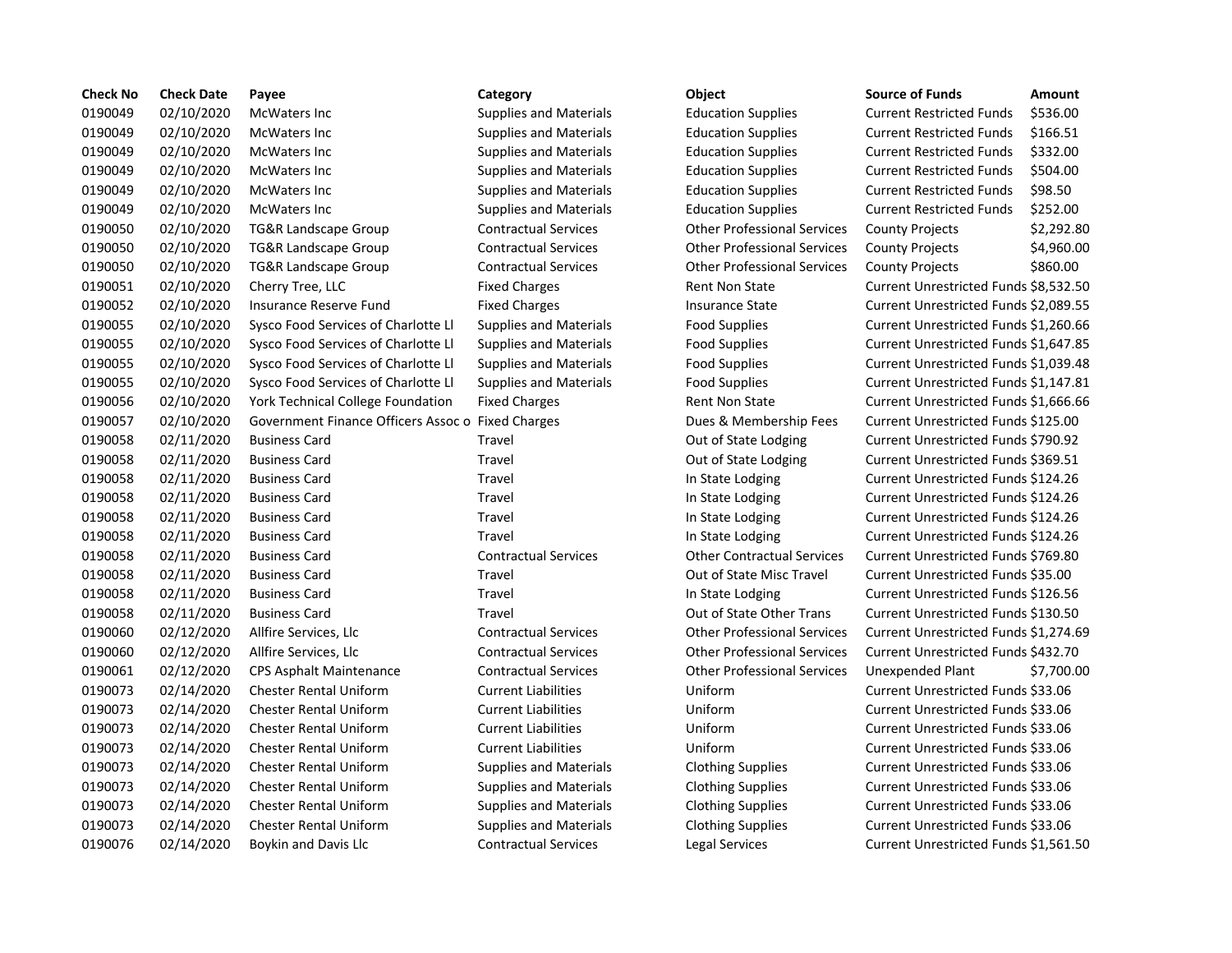| <b>Check No</b> | <b>Check Date</b> | Payee                              | Category                      | Object                             | <b>Source of Funds</b>                   | Amount     |
|-----------------|-------------------|------------------------------------|-------------------------------|------------------------------------|------------------------------------------|------------|
| 0190077         | 02/14/2020        | Piedmont Technical College         | Travel                        | In State Registration Fee          | Current Unrestricted Funds \$95.00       |            |
| 0190078         | 02/14/2020        | S C Dept of Revenue                | Travel                        | In State Registration Fee          | Current Unrestricted Funds \$50.00       |            |
| 0190078         | 02/14/2020        | S C Dept of Revenue                | Travel                        | In State Registration Fee          | Current Unrestricted Funds \$50.00       |            |
| 0190079         | 02/14/2020        | U.S. Postal Service                | <b>Supplies and Materials</b> | Postage                            | Current Unrestricted Funds \$240.00      |            |
| 0190081         | 02/14/2020        | Winthrop University                | <b>Current Assets</b>         | <b>Prepaid Expenses</b>            | Current Unrestricted Funds \$6,320.00    |            |
| 0190082         | 02/15/2020        | Barnes and Noble College Bookstore | <b>Current Liabilities</b>    | A/P College Barnes & Noble         | Current Unrestricted Funds \$4,691.46    |            |
| 0190083         | 02/15/2020        | <b>Gateway Supply Company</b>      | <b>Contractual Services</b>   | General Repair                     | Current Unrestricted Funds \$1,600.00    |            |
| 0190083         | 02/15/2020        | <b>Gateway Supply Company</b>      | <b>Contractual Services</b>   | General Repair                     | Current Unrestricted Funds \$35.00       |            |
| 0190084         | 02/17/2020        | Alfred Williams & Company          | <b>Contractual Services</b>   | <b>Other Professional Services</b> | Current Unrestricted Funds \$125.00      |            |
| 0190084         | 02/17/2020        | Alfred Williams & Company          | <b>Contractual Services</b>   | <b>Other Professional Services</b> | Current Unrestricted Funds \$139.44      |            |
| 0190085         | 02/17/2020        | Canon Solutions America Inc        | <b>Fixed Charges</b>          | <b>Rental Other</b>                | Current Unrestricted Funds \$37.37       |            |
| 0190085         | 02/17/2020        | Canon Solutions America Inc        | <b>Fixed Charges</b>          | Leased To Own Equip                | Current Unrestricted Funds \$781.10      |            |
| 0190086         | 02/17/2020        | ESP Associates, Inc.               | Permanent Improvements        | Reimbursables                      | Unexpended Plant                         | \$49.05    |
| 0190086         | 02/17/2020        | ESP Associates, Inc.               | Permanent Improvements        | Fees, Arch, Eng & Other            | Unexpended Plant                         | \$1,306.00 |
| 0190087         | 02/17/2020        | Mid-Carolina Ahec, Inc.            | <b>Contractual Services</b>   | <b>Other Professional Services</b> | Current Unrestricted Funds \$190.00      |            |
| 0190087         | 02/17/2020        | Mid-Carolina Ahec, Inc.            | <b>Contractual Services</b>   | <b>Other Professional Services</b> | Current Unrestricted Funds \$30.00       |            |
| 0190088         | 02/17/2020        | Panera LLC                         | <b>Supplies and Materials</b> | <b>Food Supplies</b>               | Current Unrestricted Funds \$111.58      |            |
| 0190088         | 02/17/2020        | Panera LLC                         | <b>Supplies and Materials</b> | <b>Food Supplies</b>               | Current Unrestricted Funds \$414.70      |            |
| 0190090         | 02/18/2020        | ColorID LLC                        | <b>Contractual Services</b>   | <b>Other Professional Services</b> | Current Unrestricted Funds \$3.15        |            |
| 0190090         | 02/18/2020        | ColorID LLC                        | <b>Contractual Services</b>   | <b>Other Professional Services</b> | Current Unrestricted Funds \$2,420.00    |            |
| 0190090         | 02/18/2020        | ColorID LLC                        | <b>Contractual Services</b>   | <b>Other Professional Services</b> | Current Unrestricted Funds \$1,400.00    |            |
| 0190090         | 02/18/2020        | ColorID LLC                        | <b>Contractual Services</b>   | <b>Other Professional Services</b> | Current Unrestricted Funds \$165.00      |            |
| 0190090         | 02/18/2020        | ColorID LLC                        | <b>Contractual Services</b>   | <b>Other Professional Services</b> | Current Unrestricted Funds \$475.00      |            |
| 0190090         | 02/18/2020        | ColorID LLC                        | <b>Contractual Services</b>   | <b>Other Professional Services</b> | Current Unrestricted Funds \$1,270.00    |            |
| 0190090         | 02/18/2020        | ColorID LLC                        | <b>Contractual Services</b>   | <b>Other Professional Services</b> | Current Unrestricted Funds \$500.00      |            |
| 0190090         | 02/18/2020        | ColorID LLC                        | <b>Contractual Services</b>   | <b>Other Professional Services</b> | Current Unrestricted Funds \$375.00      |            |
| 0190090         | 02/18/2020        | ColorID LLC                        | <b>Contractual Services</b>   | <b>Other Professional Services</b> | Current Unrestricted Funds \$85.00       |            |
| 0190092         | 02/19/2020        | <b>Bank of America</b>             | <b>Current Liabilities</b>    | A/P Bank of America                | Current Unrestricted Funds \$172,546.    |            |
| 0190093         | 02/19/2020        | Chester Metropolitan District      | <b>Contractual Services</b>   | <b>Utilities</b>                   | Current Unrestricted Funds \$1,116.11    |            |
| 0190094         | 02/19/2020        | <b>Chester Rental Uniform</b>      | <b>Supplies and Materials</b> | <b>Clothing Supplies</b>           | Current Unrestricted Funds \$33.06       |            |
| 0190094         | 02/19/2020        | <b>Chester Rental Uniform</b>      | Supplies and Materials        | <b>Clothing Supplies</b>           | Current Unrestricted Funds \$33.06       |            |
| 0190094         | 02/19/2020        | <b>Chester Rental Uniform</b>      | <b>Supplies and Materials</b> | <b>Clothing Supplies</b>           | Current Unrestricted Funds \$33.06       |            |
| 0190094         | 02/19/2020        | <b>Chester Rental Uniform</b>      | <b>Supplies and Materials</b> | <b>Clothing Supplies</b>           | Current Unrestricted Funds \$33.06       |            |
| 0190094         | 02/19/2020        | <b>Chester Rental Uniform</b>      | <b>Supplies and Materials</b> | <b>Clothing Supplies</b>           | Current Unrestricted Funds \$33.06       |            |
| 0190094         | 02/19/2020        | <b>Chester Rental Uniform</b>      | <b>Supplies and Materials</b> | <b>Clothing Supplies</b>           | <b>Current Unrestricted Funds \$4.32</b> |            |
| 0190094         | 02/19/2020        | <b>Chester Rental Uniform</b>      | <b>Current Liabilities</b>    | Uniform                            | Current Unrestricted Funds \$33.06       |            |
| 0190094         | 02/19/2020        | <b>Chester Rental Uniform</b>      | <b>Current Liabilities</b>    | Uniform                            | Current Unrestricted Funds \$33.06       |            |
| 0190094         | 02/19/2020        | <b>Chester Rental Uniform</b>      | <b>Current Liabilities</b>    | Uniform                            | Current Unrestricted Funds \$33.06       |            |
| 0190094         | 02/19/2020        | <b>Chester Rental Uniform</b>      | <b>Current Liabilities</b>    | Uniform                            | Current Unrestricted Funds \$33.06       |            |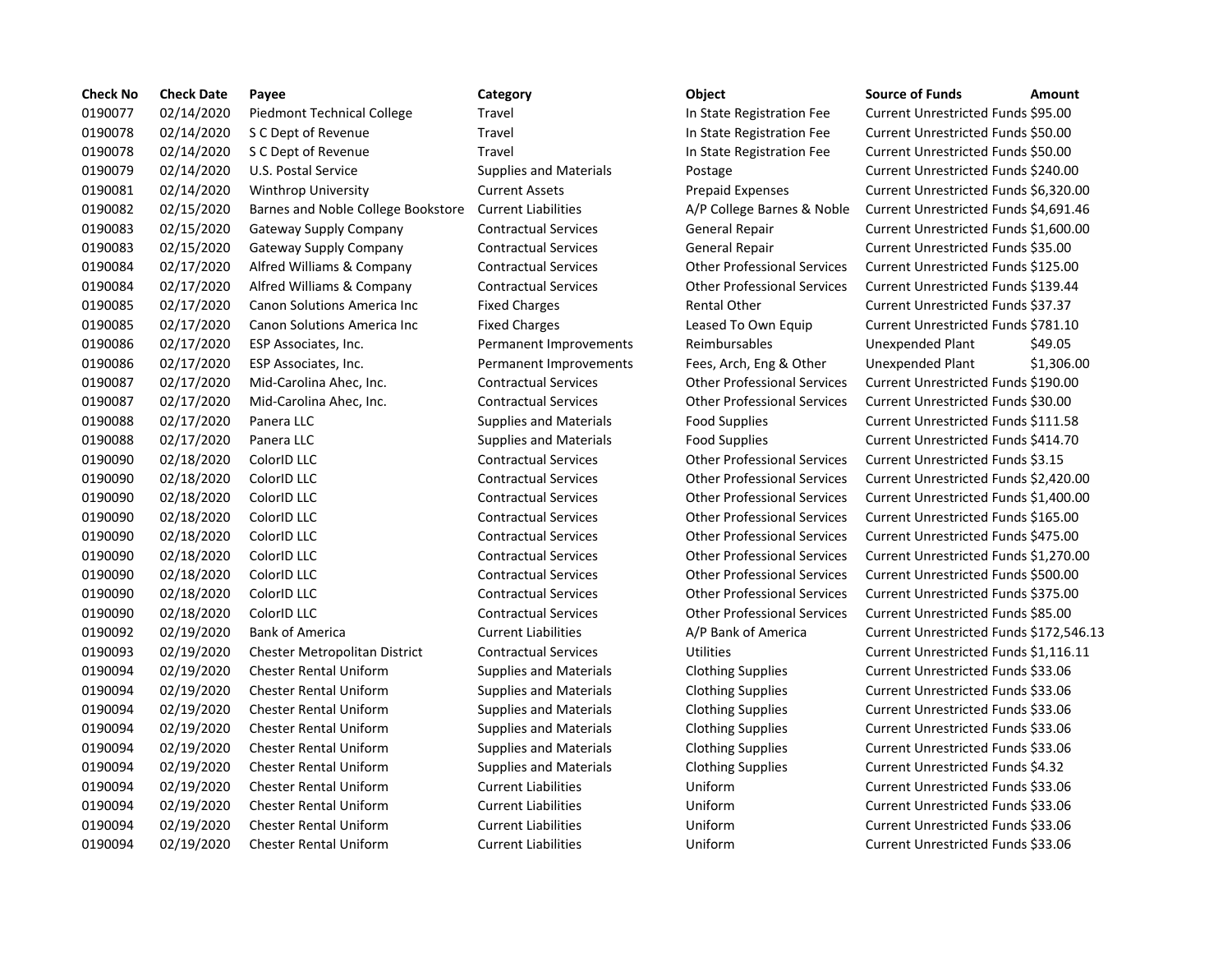| <b>Check No</b> | <b>Check Date</b> | Payee                           | Category                      | Object                             | <b>Source of Funds</b>                    | <b>Amount</b> |
|-----------------|-------------------|---------------------------------|-------------------------------|------------------------------------|-------------------------------------------|---------------|
| 0190094         | 02/19/2020        | <b>Chester Rental Uniform</b>   | <b>Current Liabilities</b>    | Uniform                            | Current Unrestricted Funds \$33.06        |               |
| 0190095         | 02/19/2020        | Inline Design Group, Inc.       | <b>Supplies and Materials</b> | <b>Other Supplies</b>              | Unexpended Plant                          | \$9,745.64    |
| 0190095         | 02/19/2020        | Inline Design Group, Inc.       | <b>Supplies and Materials</b> | <b>Other Supplies</b>              | Unexpended Plant                          | \$800.00      |
| 0190096         | 02/19/2020        | Petty Cash                      | Supplies and Materials        | <b>Other Supplies</b>              | Current Unrestricted Funds \$29.93        |               |
| 0190096         | 02/19/2020        | Petty Cash                      | Supplies and Materials        | <b>Education Supplies</b>          | Current Unrestricted Funds \$27.74        |               |
| 0190096         | 02/19/2020        | Petty Cash                      | <b>Supplies and Materials</b> | <b>Education Supplies</b>          | <b>Current Unrestricted Funds \$97.50</b> |               |
| 0190096         | 02/19/2020        | Petty Cash                      | <b>Supplies and Materials</b> | <b>Education Supplies</b>          | Current Unrestricted Funds \$30.12        |               |
| 0190096         | 02/19/2020        | Petty Cash                      | <b>Contractual Services</b>   | <b>Other Professional Services</b> | Current Unrestricted Funds \$22.51        |               |
| 0190096         | 02/19/2020        | Petty Cash                      | <b>Supplies and Materials</b> | <b>Maintenance Supplies</b>        | Current Unrestricted Funds \$15.24        |               |
| 0190096         | 02/19/2020        | Petty Cash                      | <b>Supplies and Materials</b> | <b>Other Supplies</b>              | Current Unrestricted Funds \$53.82        |               |
| 0190097         | 02/20/2020        | Elite Engagements               | <b>Current Assets</b>         | Petty Cash                         | Current Unrestricted Funds \$525.00       |               |
| 0190099         | 02/25/2020        | ADC Engineering, Inc            | Permanent Improvements        | Fees, Arch, Eng & Other            | <b>County Projects</b>                    | \$482.00      |
| 0190099         | 02/25/2020        | ADC Engineering, Inc            | Permanent Improvements        | Reimbursables                      | <b>County Projects</b>                    | \$9.71        |
| 0190099         | 02/25/2020        | ADC Engineering, Inc.           | Permanent Improvements        | Reimbursables                      | <b>County Projects</b>                    | \$92.51       |
| 0190099         | 02/25/2020        | ADC Engineering, Inc.           | Permanent Improvements        | Fees, Arch, Eng & Other            | <b>County Projects</b>                    | \$241.00      |
| 0190099         | 02/25/2020        | ADC Engineering, Inc            | Permanent Improvements        | Fees, Arch, Eng & Other            | <b>County Projects</b>                    | \$750.00      |
| 0190100         | 02/25/2020        | Airgas Usa, Llc                 | <b>Supplies and Materials</b> | <b>Education Supplies</b>          | Current Unrestricted Funds \$23.88        |               |
| 0190101         | 02/25/2020        | AKA Comp Solutions, Inc.        | <b>Supplies and Materials</b> | <b>Education Supplies</b>          | Current Unrestricted Funds \$477.16       |               |
| 0190101         | 02/25/2020        | AKA Comp Solutions, Inc.        | Supplies and Materials        | Office Supplies                    | Current Unrestricted Funds \$298.70       |               |
| 0190101         | 02/25/2020        | AKA Comp Solutions, Inc.        | <b>Supplies and Materials</b> | <b>Education Supplies</b>          | Current Unrestricted Funds \$1,194.81     |               |
| 0190101         | 02/25/2020        | AKA Comp Solutions, Inc.        | Supplies and Materials        | Office Supplies                    | Current Unrestricted Funds \$127.94       |               |
| 0190101         | 02/25/2020        | AKA Comp Solutions, Inc.        | Supplies and Materials        | <b>Education Supplies</b>          | Current Unrestricted Funds \$715.74       |               |
| 0190101         | 02/25/2020        | AKA Comp Solutions, Inc.        | <b>Contractual Services</b>   | <b>Other Professional Services</b> | Current Unrestricted Funds \$477.16       |               |
| 0190101         | 02/25/2020        | AKA Comp Solutions, Inc.        | <b>Supplies and Materials</b> | <b>Education Supplies</b>          | Current Unrestricted Funds \$1,792.19     |               |
| 0190101         | 02/25/2020        | AKA Comp Solutions, Inc.        | <b>Supplies and Materials</b> | <b>Education Supplies</b>          | Current Unrestricted Funds \$8,588.53     |               |
| 0190101         | 02/25/2020        | AKA Comp Solutions, Inc.        | <b>Supplies and Materials</b> | <b>Education Supplies</b>          | Current Unrestricted Funds \$238.58       |               |
| 0190101         | 02/25/2020        | AKA Comp Solutions, Inc.        | <b>Contractual Services</b>   | <b>Other Professional Services</b> | Current Unrestricted Funds \$477.05       |               |
| 0190101         | 02/25/2020        | AKA Comp Solutions, Inc.        | <b>Contractual Services</b>   | <b>Other Professional Services</b> | Current Unrestricted Funds \$601.72       |               |
| 0190101         | 02/25/2020        | AKA Comp Solutions, Inc.        | <b>Contractual Services</b>   | <b>Other Professional Services</b> | Current Unrestricted Funds \$127.94       |               |
| 0190101         | 02/25/2020        | AKA Comp Solutions, Inc.        | <b>Contractual Services</b>   | <b>Other Professional Services</b> | Current Unrestricted Funds \$127.94       |               |
| 0190101         | 02/25/2020        | AKA Comp Solutions, Inc.        | <b>Contractual Services</b>   | <b>Other Professional Services</b> | Current Unrestricted Funds \$6,682.50     |               |
| 0190102         | 02/25/2020        | Allfire Services, Llc           | <b>Contractual Services</b>   | <b>Other Professional Services</b> | Current Unrestricted Funds \$5,026.62     |               |
| 0190103         | 02/25/2020        | American Pen and Panel Inc      | <b>Contractual Services</b>   | <b>Other Professional Services</b> | Current Unrestricted Funds \$425.00       |               |
| 0190103         | 02/25/2020        | American Pen and Panel Inc      | <b>Contractual Services</b>   | <b>Other Professional Services</b> | Current Unrestricted Funds \$200.00       |               |
| 0190103         | 02/25/2020        | American Pen and Panel Inc      | <b>Supplies and Materials</b> | <b>Other Supplies</b>              | Unexpended Plant                          | \$239.00      |
| 0190103         | 02/25/2020        | American Pen and Panel Inc      | Supplies and Materials        | <b>Other Supplies</b>              | Unexpended Plant                          | \$2,250.72    |
| 0190103         | 02/25/2020        | American Pen and Panel Inc      | <b>Supplies and Materials</b> | <b>Other Supplies</b>              | Unexpended Plant                          | \$389.00      |
| 0190103         | 02/25/2020        | American Pen and Panel Inc      | Equipment                     | Non Cap Furniture                  | <b>County Projects</b>                    | \$2,980.00    |
| 0190104         | 02/25/2020        | Beam Construction Company, Inc. | Permanent Improvements        | Renov of Build & Add               | Unexpended Plant                          | \$82,259.0    |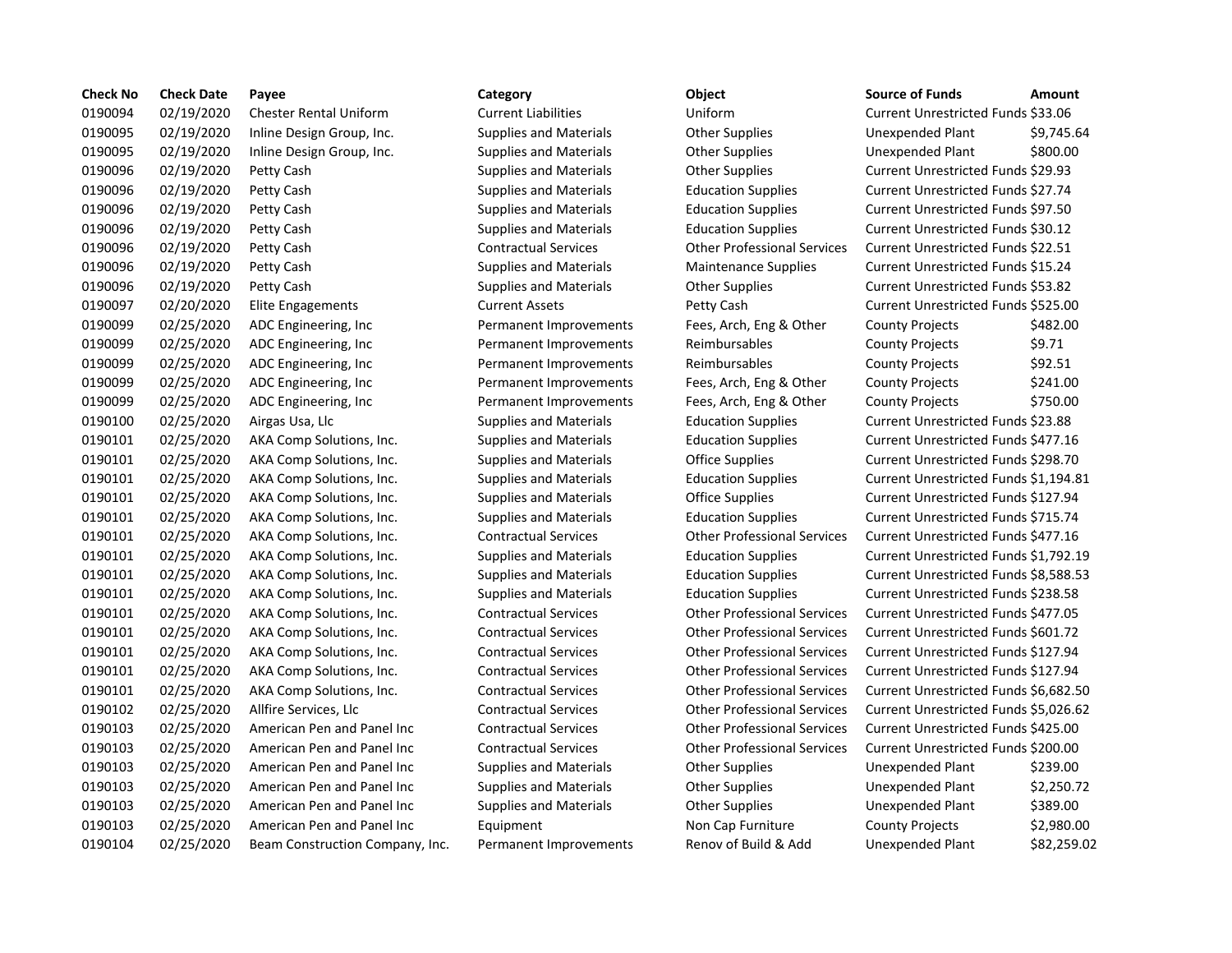| <b>Check No</b> | <b>Check Date</b> | Payee                              | Category                      | Object                             | <b>Source of Funds</b><br><b>Amount</b>       |
|-----------------|-------------------|------------------------------------|-------------------------------|------------------------------------|-----------------------------------------------|
| 0190105         | 02/25/2020        | Best Rent A Car                    | Travel                        | Travel                             | Current Unrestricted Funds \$43.81            |
| 0190105         | 02/25/2020        | Best Rent A Car                    | Travel                        | Travel                             | Current Unrestricted Funds \$120.06           |
| 0190105         | 02/25/2020        | Best Rent A Car                    | Travel                        | Travel                             | Current Unrestricted Funds \$96.43            |
| 0190105         | 02/25/2020        | Best Rent A Car                    | Travel                        | Travel                             | Current Unrestricted Funds \$282.61           |
| 0190106         | 02/25/2020        | Brainfuse Inc.                     | <b>Supplies and Materials</b> | <b>Other Supplies</b>              | Current Unrestricted Funds \$27,000.00        |
| 0190107         | 02/25/2020        | Canon Solutions America Inc        | <b>Fixed Charges</b>          | Leased To Own Equip                | Current Unrestricted Funds \$5,338.13         |
| 0190108         | 02/25/2020        | Caretaker Management Service Inc   | <b>Contractual Services</b>   | <b>Other Contractual Services</b>  | Current Unrestricted Funds \$1,250.00         |
| 0190108         | 02/25/2020        | Caretaker Management Service Inc   | <b>Contractual Services</b>   | <b>Other Contractual Services</b>  | Current Unrestricted Funds \$400.00           |
| 0190108         | 02/25/2020        | Caretaker Management Service Inc   | <b>Contractual Services</b>   | <b>Other Professional Services</b> | Current Unrestricted Funds \$450.00           |
| 0190109         | 02/25/2020        | Carolina Elevator Service Inc      | <b>Contractual Services</b>   | <b>Other Contractual Services</b>  | Current Unrestricted Funds \$408.83           |
| 0190110         | 02/25/2020        | <b>CDWG</b>                        | Supplies and Materials        | <b>Education Supplies</b>          | Current Unrestricted Funds \$138.50           |
| 0190110         | 02/25/2020        | <b>CDWG</b>                        | <b>Supplies and Materials</b> | <b>Education Supplies</b>          | Current Unrestricted Funds \$1,995.84         |
| 0190110         | 02/25/2020        | <b>CDWG</b>                        | <b>Supplies and Materials</b> | <b>Education Supplies</b>          | Current Unrestricted Funds \$188.10           |
| 0190110         | 02/25/2020        | <b>CDWG</b>                        | <b>Supplies and Materials</b> | <b>Education Supplies</b>          | Current Unrestricted Funds \$3.39             |
| 0190110         | 02/25/2020        | <b>CDWG</b>                        | <b>Supplies and Materials</b> | <b>Education Supplies</b>          | Current Unrestricted Funds \$-0.01            |
| 0190111         | 02/25/2020        | Certiport                          | <b>Supplies and Materials</b> | <b>Education Supplies</b>          | Current Unrestricted Funds \$500.76           |
| 0190112         | 02/25/2020        | <b>Chester County Government</b>   | <b>Contractual Services</b>   | <b>Other Contractual Services</b>  | Current Unrestricted Funds \$145.00           |
| 0190112         | 02/25/2020        | <b>Chester County Government</b>   | <b>Contractual Services</b>   | <b>Other Contractual Services</b>  | Current Unrestricted Funds \$245.00           |
| 0190112         | 02/25/2020        | <b>Chester County Government</b>   | <b>Contractual Services</b>   | <b>Other Contractual Services</b>  | Current Unrestricted Funds \$245.00           |
| 0190113         | 02/25/2020        | Cox's Rock Hill Inc                | <b>Contractual Services</b>   | <b>Other Professional Services</b> | Current Unrestricted Funds \$1,780.00         |
| 0190114         | 02/25/2020        | CPI Training Solutions, Inc.       | <b>Contractual Services</b>   | <b>Other Professional Services</b> | Current Unrestricted Funds \$792.00           |
| 0190115         | 02/25/2020        | Dade Paper and Bag Co              | <b>Supplies and Materials</b> | Janitorial Supplies                | Current Unrestricted Funds \$2,428.30         |
| 0190115         | 02/25/2020        | Dade Paper and Bag Co              | <b>Supplies and Materials</b> | Janitorial Supplies                | Current Unrestricted Funds \$68.53            |
| 0190116         | 02/25/2020        | Davis & Floyd, Inc.                | Permanent Improvements        | Fees, Arch, Eng & Other            | Unexpended Plant<br>\$4,394.00                |
| 0190117         | 02/25/2020        | Dell Computer Corporation          | Equipment                     | Non Capitalized Equipment          | Current Unrestricted Funds \$-0.01            |
| 0190117         | 02/25/2020        | Dell Computer Corporation          | Equipment                     | Non Capitalized Equipment          | Current Unrestricted Funds \$220.00           |
| 0190117         | 02/25/2020        | Dell Computer Corporation          | Equipment                     | Non Capitalized Equipment          | Current Unrestricted Funds \$43.49            |
| 0190117         | 02/25/2020        | Dell Computer Corporation          | Equipment                     | Non Capitalized Equipment          | Current Unrestricted Funds \$183.59           |
| 0190117         | 02/25/2020        | Dell Computer Corporation          | Equipment                     | Non Capitalized Equipment          | Current Unrestricted Funds \$13.37            |
| 0190117         | 02/25/2020        | Dell Computer Corporation          | Equipment                     | Non Capitalized Equipment          | Current Unrestricted Funds \$13.96            |
| 0190117         | 02/25/2020        | Dell Computer Corporation          | Equipment                     | Non Capitalized Equipment          | Current Unrestricted Funds \$2,120.00         |
| 0190117         | 02/25/2020        | Dell Computer Corporation          | Equipment                     | Non Capitalized Equipment          | Current Unrestricted Funds \$121.94           |
| 0190118         | 02/25/2020        | Diversified Signs and Graphics     | <b>Contractual Services</b>   | <b>Other Professional Services</b> | Unexpended Plant<br>\$23,962.64               |
| 0190119         | 02/25/2020        | Dodson Pest Control                | <b>Contractual Services</b>   | <b>Other Contractual Services</b>  | Current Unrestricted Funds \$586.40           |
| 0190120         | 02/25/2020        | Eastern Refrigeration Service, Inc | <b>Contractual Services</b>   | <b>Other Professional Services</b> | Current Unrestricted Funds \$230.00           |
| 0190121         | 02/25/2020        | <b>Fisher Scientific</b>           | <b>Supplies and Materials</b> | <b>Education Supplies</b>          | <b>Current Restricted Funds</b><br>\$1,628.60 |
| 0190121         | 02/25/2020        | <b>Fisher Scientific</b>           | <b>Supplies and Materials</b> | <b>Education Supplies</b>          | <b>Current Restricted Funds</b><br>\$0.01     |
| 0190122         | 02/25/2020        | Forklifts Unlimited Inc            | <b>Contractual Services</b>   | <b>Other Professional Services</b> | Current Unrestricted Funds \$189.03           |
| 0190122         | 02/25/2020        | <b>Forklifts Unlimited Inc.</b>    | <b>Contractual Services</b>   | Other Professional Services        | Current Unrestricted Funds \$1,222.09         |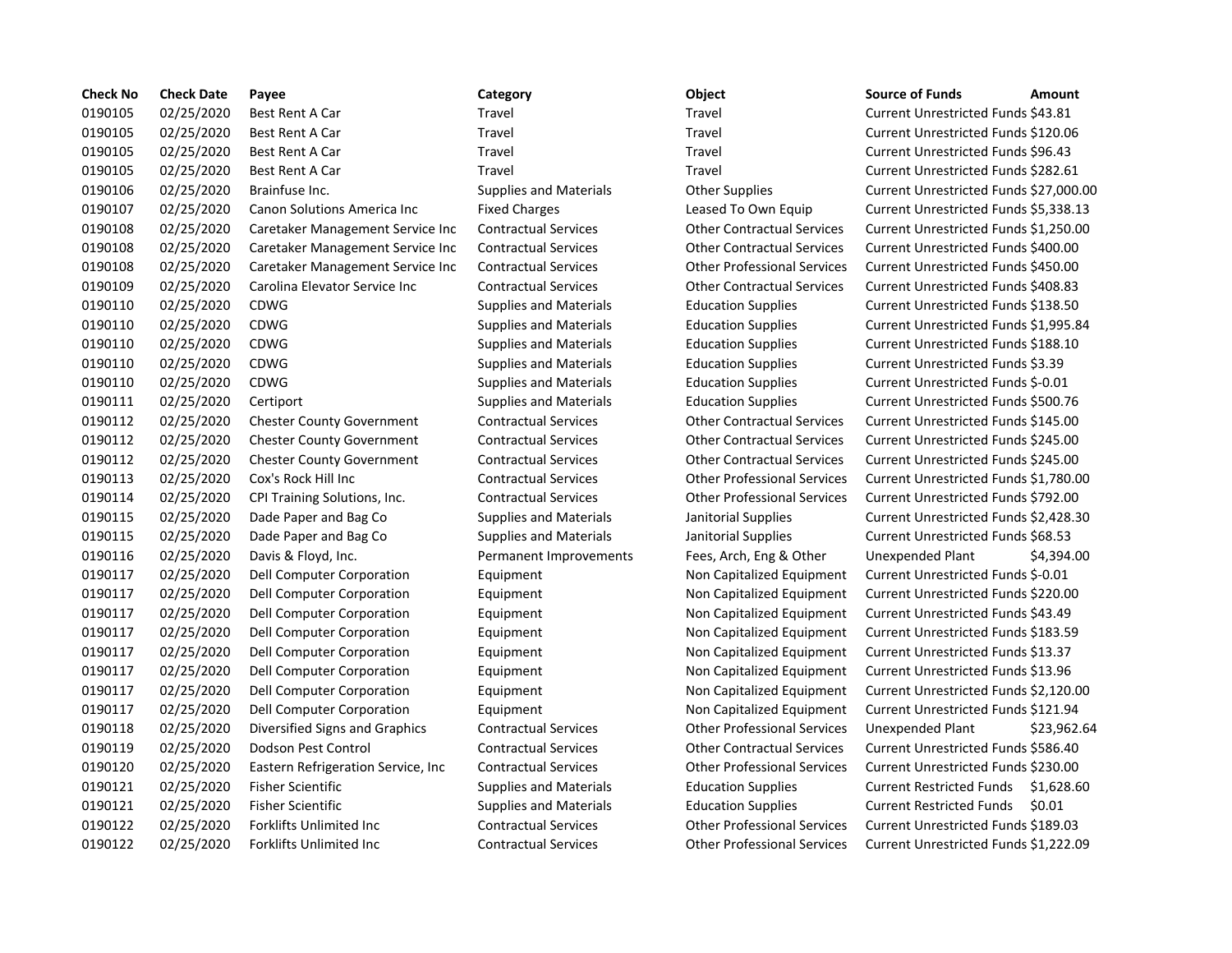| <b>Check No</b> | <b>Check Date</b> | Payee                               | Category                      | Object                             | <b>Source of Funds</b><br>Amount              |
|-----------------|-------------------|-------------------------------------|-------------------------------|------------------------------------|-----------------------------------------------|
| 0190123         | 02/25/2020        | Graybar Electric Co                 | <b>Contractual Services</b>   | General Repair                     | Current Unrestricted Funds \$178.37           |
| 0190123         | 02/25/2020        | Graybar Electric Co                 | <b>Contractual Services</b>   | General Repair                     | Current Unrestricted Funds \$192.17           |
| 0190123         | 02/25/2020        | Graybar Electric Co                 | <b>Contractual Services</b>   | General Repair                     | Current Unrestricted Funds \$100.46           |
| 0190123         | 02/25/2020        | Graybar Electric Co                 | <b>Contractual Services</b>   | General Repair                     | Current Unrestricted Funds \$123.75           |
| 0190124         | 02/25/2020        | <b>Grove Medical</b>                | <b>Supplies and Materials</b> | <b>Education Supplies</b>          | Current Unrestricted Funds \$45.00            |
| 0190124         | 02/25/2020        | <b>Grove Medical</b>                | <b>Supplies and Materials</b> | <b>Education Supplies</b>          | Current Unrestricted Funds \$185.43           |
| 0190125         | 02/25/2020        | IData Incorporated                  | <b>Contractual Services</b>   | <b>Other Professional Services</b> | Current Unrestricted Funds \$371.25           |
| 0190126         | 02/25/2020        | <b>Interior Plantscapes LLC</b>     | <b>Contractual Services</b>   | <b>Other Professional Services</b> | Current Unrestricted Funds \$305.00           |
| 0190127         | 02/25/2020        | Johnson Controls Fire Protection LP | <b>Contractual Services</b>   | <b>Other Professional Services</b> | Current Unrestricted Funds \$200.00           |
| 0190127         | 02/25/2020        | Johnson Controls Fire Protection LP | <b>Contractual Services</b>   | <b>Other Professional Services</b> | Current Unrestricted Funds \$200.00           |
| 0190127         | 02/25/2020        | Johnson Controls Fire Protection LP | <b>Contractual Services</b>   | <b>Other Professional Services</b> | Current Unrestricted Funds \$200.00           |
| 0190127         | 02/25/2020        | Johnson Controls Fire Protection LP | <b>Contractual Services</b>   | <b>Other Professional Services</b> | Current Unrestricted Funds \$470.00           |
| 0190127         | 02/25/2020        | Johnson Controls Fire Protection LP | <b>Contractual Services</b>   | <b>Other Professional Services</b> | Current Unrestricted Funds \$400.00           |
| 0190127         | 02/25/2020        | Johnson Controls Fire Protection LP | <b>Contractual Services</b>   | <b>Other Professional Services</b> | Current Unrestricted Funds \$200.00           |
| 0190127         | 02/25/2020        | Johnson Controls Fire Protection LP | <b>Contractual Services</b>   | <b>Other Professional Services</b> | Current Unrestricted Funds \$210.00           |
| 0190127         | 02/25/2020        | Johnson Controls Fire Protection LP | <b>Contractual Services</b>   | <b>Other Professional Services</b> | Current Unrestricted Funds \$110.00           |
| 0190127         | 02/25/2020        | Johnson Controls Fire Protection LP | <b>Contractual Services</b>   | <b>Other Professional Services</b> | Current Unrestricted Funds \$110.00           |
| 0190128         | 02/25/2020        | <b>LAM Studios Inc</b>              | Supplies and Materials        | <b>Other Supplies</b>              | Unexpended Plant<br>\$392.00                  |
| 0190128         | 02/25/2020        | <b>LAM Studios Inc</b>              | <b>Supplies and Materials</b> | <b>Other Supplies</b>              | \$825.00<br>Unexpended Plant                  |
| 0190128         | 02/25/2020        | <b>LAM Studios Inc</b>              | Supplies and Materials        | Other Supplies                     | Unexpended Plant<br>\$825.00                  |
| 0190128         | 02/25/2020        | <b>LAM Studios Inc</b>              | <b>Supplies and Materials</b> | <b>Other Supplies</b>              | Unexpended Plant<br>\$275.00                  |
| 0190129         | 02/25/2020        | Lancaster News                      | <b>Contractual Services</b>   | Advertising                        | Current Unrestricted Funds \$26.22            |
| 0190130         | 02/25/2020        | Lawmen's Distribution, LLC          | <b>Supplies and Materials</b> | <b>Other Supplies</b>              | Current Unrestricted Funds \$172.51           |
| 0190130         | 02/25/2020        | Lawmen's Distribution, LLC          | <b>Supplies and Materials</b> | <b>Other Supplies</b>              | Current Unrestricted Funds \$-156.39          |
| 0190131         | 02/25/2020        | Lowes Home Centers                  | <b>Contractual Services</b>   | General Repair                     | Current Unrestricted Funds \$45.07            |
| 0190131         | 02/25/2020        | Lowes Home Centers                  | <b>Contractual Services</b>   | General Repair                     | Current Unrestricted Funds \$71.34            |
| 0190131         | 02/25/2020        | Lowes Home Centers                  | <b>Contractual Services</b>   | General Repair                     | Current Unrestricted Funds \$-73.18           |
| 0190131         | 02/25/2020        | Lowes Home Centers                  | <b>Contractual Services</b>   | General Repair                     | Current Unrestricted Funds \$203.30           |
| 0190132         | 02/25/2020        | Midwest Tape, LLC                   | Equipment                     | Library Books, Maps & Film         | Current Unrestricted Funds \$240.38           |
| 0190133         | 02/25/2020        | Ortho Clinical Diagnostics Inc      | <b>Supplies and Materials</b> | <b>Education Supplies</b>          | <b>Current Restricted Funds</b><br>$$4,100$ . |
| 0190133         | 02/25/2020        | Ortho Clinical Diagnostics Inc      | <b>Supplies and Materials</b> | <b>Education Supplies</b>          | \$473.16<br><b>Current Restricted Funds</b>   |
| 0190133         | 02/25/2020        | Ortho Clinical Diagnostics Inc      | <b>Supplies and Materials</b> | <b>Education Supplies</b>          | <b>Current Restricted Funds</b><br>\$0.00     |
| 0190133         | 02/25/2020        | Ortho Clinical Diagnostics Inc      | <b>Supplies and Materials</b> | <b>Education Supplies</b>          | <b>Current Restricted Funds</b><br>\$0.00     |
| 0190133         | 02/25/2020        | Ortho Clinical Diagnostics Inc      | Supplies and Materials        | <b>Education Supplies</b>          | <b>Current Restricted Funds</b><br>\$30.33    |
| 0190133         | 02/25/2020        | Ortho Clinical Diagnostics Inc      | <b>Supplies and Materials</b> | <b>Education Supplies</b>          | \$50.00<br><b>Current Restricted Funds</b>    |
| 0190134         | 02/25/2020        | Record Storage Systems              | <b>Contractual Services</b>   | Data Processing Serv               | Current Unrestricted Funds \$186.22           |
| 0190135         | 02/25/2020        | Sign Techniques                     | <b>Contractual Services</b>   | <b>Other Professional Services</b> | Current Unrestricted Funds \$288.90           |
| 0190136         | 02/25/2020        | Snipes                              | Supplies and Materials        | Janitorial Supplies                | Current Unrestricted Funds \$21.67            |
| 0190137         | 02/25/2020        | Staffmark                           | <b>Contractual Services</b>   | <b>Other Contractual Services</b>  | Current Unrestricted Funds \$519.28           |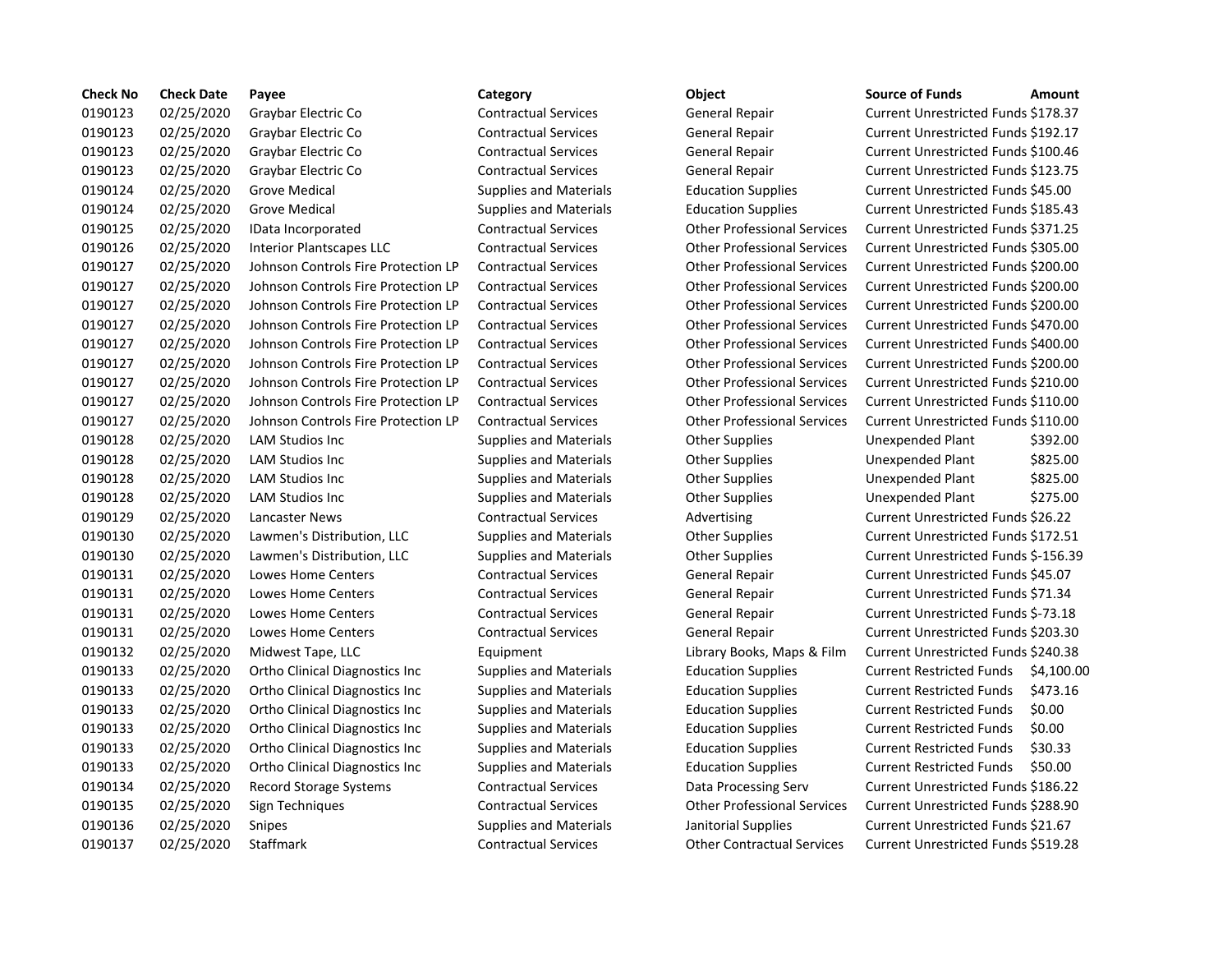| <b>Check No</b> | <b>Check Date</b> | Payee                              | Category                      | Object                             | <b>Source of Funds</b>                | <b>Amount</b> |
|-----------------|-------------------|------------------------------------|-------------------------------|------------------------------------|---------------------------------------|---------------|
| 0190137         | 02/25/2020        | Staffmark                          | <b>Contractual Services</b>   | <b>Other Contractual Services</b>  | Current Unrestricted Funds \$519.28   |               |
| 0190137         | 02/25/2020        | Staffmark                          | <b>Contractual Services</b>   | <b>Other Contractual Services</b>  | Current Unrestricted Funds \$502.74   |               |
| 0190137         | 02/25/2020        | Staffmark                          | <b>Contractual Services</b>   | <b>Other Contractual Services</b>  | Current Unrestricted Funds \$519.28   |               |
| 0190137         | 02/25/2020        | Staffmark                          | <b>Contractual Services</b>   | <b>Other Contractual Services</b>  | Current Unrestricted Funds \$214.50   |               |
| 0190137         | 02/25/2020        | Staffmark                          | <b>Contractual Services</b>   | <b>Other Contractual Services</b>  | Current Unrestricted Funds \$257.40   |               |
| 0190138         | 02/25/2020        | <b>Unifirst Corporation</b>        | <b>Contractual Services</b>   | <b>Other Professional Services</b> | Current Unrestricted Funds \$126.83   |               |
| 0190139         | 02/25/2020        | W Square Advertising               | <b>Supplies and Materials</b> | Promotional                        | Current Unrestricted Funds \$1,331.71 |               |
| 0190140         | 02/25/2020        | York Electric Cooperative, Inc.    | Equipment                     | Motor Vehicle                      | <b>Current Restricted Funds</b>       | \$6,000.00    |
| 0190141         | 02/25/2020        | American Airlines, Inc.            | Travel                        | In State Lodging                   | Current Unrestricted Funds \$15.00    |               |
| 0190141         | 02/25/2020        | American Airlines, Inc.            | Travel                        | Out of State Lodging               | Current Unrestricted Funds \$15.00    |               |
| 0190141         | 02/25/2020        | American Airlines, Inc.            | Travel                        | Out of State Air Trans             | Current Unrestricted Funds \$406.50   |               |
| 0190141         | 02/25/2020        | American Airlines, Inc.            | Travel                        | In State Lodging                   | Current Unrestricted Funds \$15.00    |               |
| 0190141         | 02/25/2020        | American Airlines, Inc.            | Travel                        | In State Lodging                   | Current Unrestricted Funds \$15.00    |               |
| 0190141         | 02/25/2020        | American Airlines, Inc.            | Travel                        | Out of State Air Trans             | Current Unrestricted Funds \$297.29   |               |
| 0190141         | 02/25/2020        | American Airlines, Inc.            | Travel                        | Out of State Air Trans             | Current Unrestricted Funds \$175.20   |               |
| 0190141         | 02/25/2020        | American Airlines, Inc.            | Travel                        | Out of State Air Trans             | Current Unrestricted Funds \$352.30   |               |
| 0190141         | 02/25/2020        | American Airlines, Inc.            | Travel                        | Out of State Air Trans             | Current Unrestricted Funds \$352.30   |               |
| 0190141         | 02/25/2020        | American Airlines, Inc.            | Travel                        | Out of State Air Trans             | Current Unrestricted Funds \$585.95   |               |
| 0190141         | 02/25/2020        | American Airlines, Inc.            | Travel                        | Out of State Air Trans             | Current Unrestricted Funds \$297.29   |               |
| 0190141         | 02/25/2020        | American Airlines, Inc.            | Travel                        | Out of State Air Trans             | Current Unrestricted Funds \$456.75   |               |
| 0190141         | 02/25/2020        | American Airlines, Inc.            | Travel                        | Out of State Air Trans             | Current Unrestricted Funds \$585.95   |               |
| 0190141         | 02/25/2020        | American Airlines, Inc.            | Travel                        | Out of State Air Trans             | Current Unrestricted Funds \$585.95   |               |
| 0190142         | 02/25/2020        | Barnes and Noble College Bookstore | <b>Current Liabilities</b>    | A/P Student Barnes & Noble         | Current Unrestricted Funds \$99,397.9 |               |
| 0190143         | 02/25/2020        | <b>Chester Rental Uniform</b>      | <b>Current Liabilities</b>    | Uniform                            | Current Unrestricted Funds \$14.00    |               |
| 0190143         | 02/25/2020        | <b>Chester Rental Uniform</b>      | <b>Current Liabilities</b>    | Uniform                            | Current Unrestricted Funds \$14.00    |               |
| 0190143         | 02/25/2020        | <b>Chester Rental Uniform</b>      | <b>Current Liabilities</b>    | Uniform                            | Current Unrestricted Funds \$14.00    |               |
| 0190143         | 02/25/2020        | <b>Chester Rental Uniform</b>      | <b>Current Liabilities</b>    | Uniform                            | Current Unrestricted Funds \$14.00    |               |
| 0190143         | 02/25/2020        | <b>Chester Rental Uniform</b>      | <b>Current Liabilities</b>    | Uniform                            | Current Unrestricted Funds \$14.00    |               |
| 0190143         | 02/25/2020        | <b>Chester Rental Uniform</b>      | <b>Supplies and Materials</b> | <b>Clothing Supplies</b>           | Current Unrestricted Funds \$13.99    |               |
| 0190143         | 02/25/2020        | <b>Chester Rental Uniform</b>      | <b>Supplies and Materials</b> | <b>Clothing Supplies</b>           | Current Unrestricted Funds \$13.99    |               |
| 0190143         | 02/25/2020        | <b>Chester Rental Uniform</b>      | <b>Supplies and Materials</b> | <b>Clothing Supplies</b>           | Current Unrestricted Funds \$13.99    |               |
| 0190143         | 02/25/2020        | <b>Chester Rental Uniform</b>      | <b>Supplies and Materials</b> | <b>Clothing Supplies</b>           | Current Unrestricted Funds \$13.99    |               |
| 0190143         | 02/25/2020        | <b>Chester Rental Uniform</b>      | <b>Supplies and Materials</b> | <b>Clothing Supplies</b>           | Current Unrestricted Funds \$13.99    |               |
| 0190144         | 02/25/2020        | Chief Business Officers Peer Group | <b>Fixed Charges</b>          | Dues & Membership Fees             | Current Unrestricted Funds \$350.00   |               |
| 0190146         | 02/26/2020        | ADC Engineering, Inc.              | Permanent Improvements        | Fees, Arch, Eng & Other            | <b>County Projects</b>                | \$482.00      |
| 0190146         | 02/26/2020        | ADC Engineering, Inc.              | Permanent Improvements        | Reimbursables                      | <b>County Projects</b>                | \$34.48       |
| 0190147         | 02/26/2020        | J. Harlen Company Inc.             | <b>Supplies and Materials</b> | <b>Education Supplies</b>          | <b>Current Restricted Funds</b>       | \$832.43      |
| 0190148         | 02/26/2020        | Keck and Wood, Inc                 | Permanent Improvements        | Fees, Arch, Eng & Other            | Unexpended Plant                      | \$2,250.00    |
| 0190149         | 02/26/2020        | ManagedPrint Inc                   | <b>Contractual Services</b>   | Printing                           | Current Unrestricted Funds \$1,195.99 |               |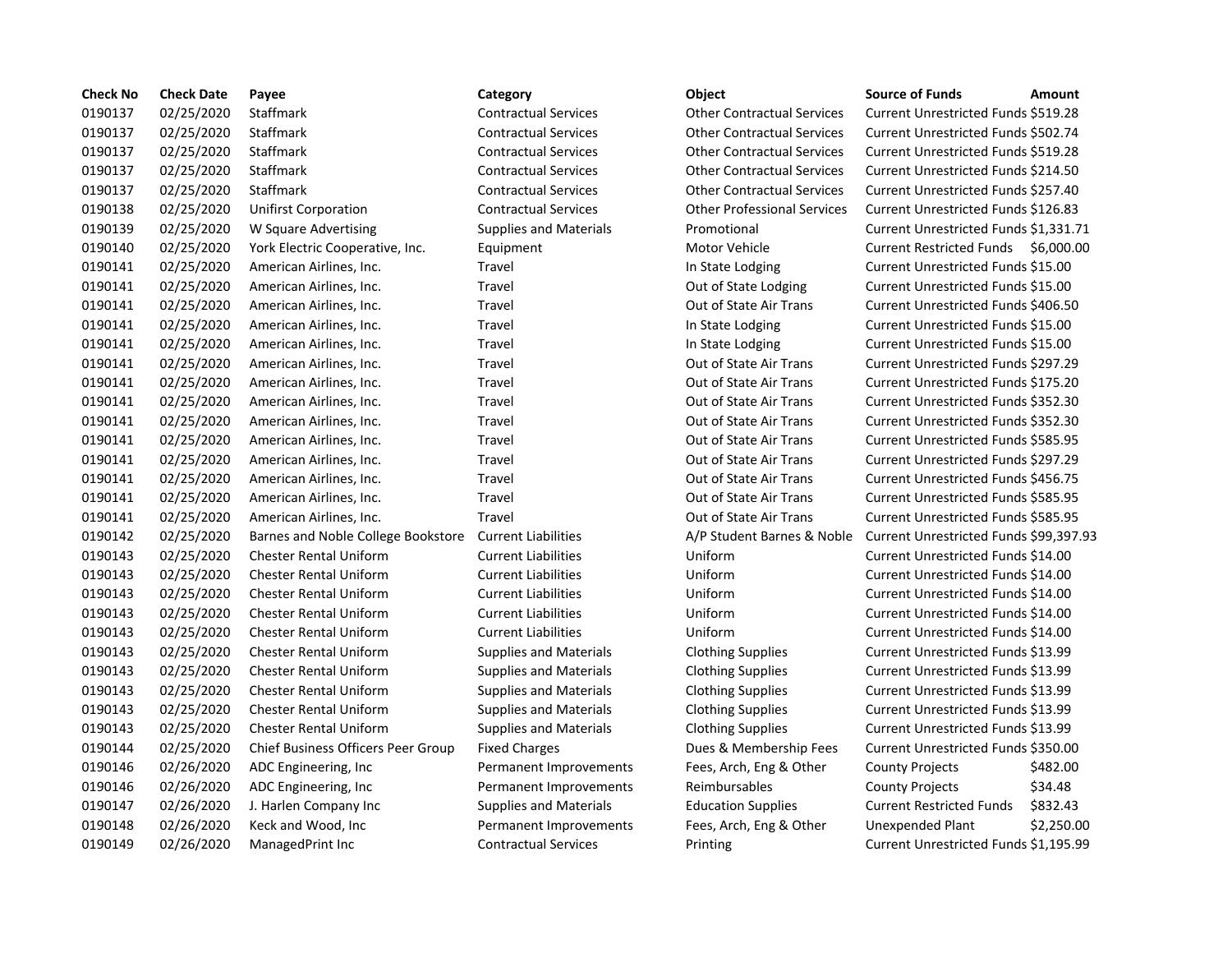| <b>Check No</b> | <b>Check Date</b> | Payee                                    | Category                             | Object                                                               | <b>Source of Funds</b>                | Amount     |
|-----------------|-------------------|------------------------------------------|--------------------------------------|----------------------------------------------------------------------|---------------------------------------|------------|
| 0190150         | 02/26/2020        | Waiter's Choice Catering                 | <b>Supplies and Materials</b>        | <b>Food Supplies</b>                                                 | Current Unrestricted Funds \$1,510.34 |            |
| 0190177         | 02/27/2020        | Elite Engagements                        | <b>Current Assets</b>                | Petty Cash                                                           | Current Unrestricted Funds \$-525.00  |            |
| 0190177         | 02/27/2020        | Elite Engagements                        | <b>Contractual Services</b>          | <b>Other Professional Services</b>                                   | Current Unrestricted Funds \$1,050.00 |            |
| 0190181         | 02/28/2020        | Assessment Technologies Institute        | Op Revenue - Other Current Unres ATI |                                                                      | Current Unrestricted Funds \$5,500.00 |            |
| 0190181         | 02/28/2020        | Assessment Technologies Institute        | Op Revenue - Other Current Unres ATI |                                                                      | Current Unrestricted Funds \$8,037.00 |            |
| 0190181         | 02/28/2020        | Assessment Technologies Institute        | Op Revenue - Other Current Unres ATI |                                                                      | Current Unrestricted Funds \$2,052.00 |            |
| 0190182         | 02/28/2020        | Barnes and Noble College Bookstore       | <b>Current Liabilities</b>           | A/P College Barnes & Noble                                           | Current Unrestricted Funds \$6,836.19 |            |
| 0190182         | 02/28/2020        | Barnes and Noble College Bookstore       | <b>Current Liabilities</b>           | A/P College Barnes & Noble                                           | Current Unrestricted Funds \$19.26    |            |
| 0190183         | 02/28/2020        | <b>Business Card</b>                     | <b>Supplies and Materials</b>        | <b>Food Supplies</b>                                                 | Current Unrestricted Funds \$1,309.19 |            |
| 0190183         | 02/28/2020        | <b>Business Card</b>                     | <b>Supplies and Materials</b>        | <b>Other Supplies</b>                                                | Current Unrestricted Funds \$245.03   |            |
| 0190183         | 02/28/2020        | <b>Business Card</b>                     | <b>Supplies and Materials</b>        | <b>Other Supplies</b>                                                | Unexpended Plant                      | \$1,689.19 |
| 0190184         | 02/28/2020        | <b>Business Card</b>                     | Travel                               | Out of State Lodging                                                 | Current Unrestricted Funds \$221.49   |            |
| 0190184         | 02/28/2020        | <b>Business Card</b>                     | <b>Contractual Services</b>          | <b>Other Contractual Services</b>                                    | Current Unrestricted Funds \$771.67   |            |
| 0190185         | 02/28/2020        | <b>Business Card</b>                     | Travel                               | Out of State Registration Fees Current Unrestricted Funds \$249.00   |                                       |            |
| 0190185         | 02/28/2020        | <b>Business Card</b>                     | <b>Supplies and Materials</b>        | <b>Other Supplies</b>                                                | Unexpended Plant                      | $$-21.38$  |
| 0190185         | 02/28/2020        | <b>Business Card</b>                     | Travel                               | Out of State Air Trans                                               | Current Unrestricted Funds \$60.00    |            |
| 0190185         | 02/28/2020        | <b>Business Card</b>                     | Travel                               | Out of State Other Trans                                             | Current Unrestricted Funds \$31.50    |            |
| 0190185         | 02/28/2020        | <b>Business Card</b>                     | Travel                               | Out of State Misc Travel                                             | Current Unrestricted Funds \$28.00    |            |
| 0190185         | 02/28/2020        | <b>Business Card</b>                     | Travel                               | Out of State Registration Fees Current Unrestricted Funds \$1,319.99 |                                       |            |
| 0190185         | 02/28/2020        | <b>Business Card</b>                     | Travel                               | Out of State Other Trans                                             | Current Unrestricted Funds \$93.60    |            |
| 0190185         | 02/28/2020        | <b>Business Card</b>                     | Travel                               | Out of State Misc Travel                                             | Current Unrestricted Funds \$28.00    |            |
| 0190185         | 02/28/2020        | <b>Business Card</b>                     | <b>Supplies and Materials</b>        | <b>Food Supplies</b>                                                 | Current Unrestricted Funds \$550.15   |            |
| 0190185         | 02/28/2020        | <b>Business Card</b>                     | Travel                               | Out of State Lodging                                                 | Current Unrestricted Funds \$644.26   |            |
| 0190185         | 02/28/2020        | <b>Business Card</b>                     | Travel                               | Out of State Lodging                                                 | Current Unrestricted Funds \$644.25   |            |
| 0190186         | 02/28/2020        | Insurance Reserve Fund                   | <b>Fixed Charges</b>                 | <b>Insurance State</b>                                               | Current Unrestricted Funds \$61.02    |            |
| 0190187         | 02/28/2020        | York Technical College Foundation        | <b>Fixed Charges</b>                 | <b>Rent Non State</b>                                                | Current Unrestricted Funds \$3,082.37 |            |
| 0190187         | 02/28/2020        | York Technical College Foundation        | <b>Fixed Charges</b>                 | <b>Rent Non State</b>                                                | Current Unrestricted Funds \$3,082.37 |            |
| 0190187         | 02/28/2020        | York Technical College Foundation        | <b>Fixed Charges</b>                 | <b>Rent Non State</b>                                                | Current Unrestricted Funds \$1,607.53 |            |
| 0190187         | 02/28/2020        | <b>York Technical College Foundation</b> | <b>Fixed Charges</b>                 | <b>Rent Non State</b>                                                | Current Unrestricted Funds \$1,607.53 |            |
| 0190188         | 02/28/2020        | Olive Garden                             | <b>Current Assets</b>                | <b>Prepaid Expenses</b>                                              | Current Unrestricted Funds \$174.38   |            |
| 0190189         | 02/28/2020        | <b>Business Card</b>                     | Travel                               | Out of State Lodging                                                 | Current Unrestricted Funds \$515.56   |            |
| 0190189         | 02/28/2020        | <b>Business Card</b>                     | <b>Supplies and Materials</b>        | <b>Other Supplies</b>                                                | Current Unrestricted Funds \$2,725.00 |            |
| 0190189         | 02/28/2020        | <b>Business Card</b>                     | <b>Supplies and Materials</b>        | <b>Other Supplies</b>                                                | Unexpended Plant                      | \$5,381.89 |
| 0190189         | 02/28/2020        | <b>Business Card</b>                     | Travel                               | Out of State Registration Fees Current Unrestricted Funds \$1,340.00 |                                       |            |
| 0190190         | 02/28/2020        | Midlands Technical College               | Travel                               | In State Registration Fee                                            | Current Unrestricted Funds \$209.00   |            |
| 0190193         | 02/28/2020        | American Society for Engineering Ed      | <b>Fixed Charges</b>                 | Dues & Membership Fees                                               | Current Unrestricted Funds \$75.00    |            |
| E0009078        | 02/14/2020        | <b>YTC Employee</b>                      | Travel                               | In State Priv Auto                                                   | Current Unrestricted Funds \$89.88    |            |
| E0009078        | 02/14/2020        | <b>YTC Employee</b>                      | Travel                               | In State Priv Auto                                                   | Current Unrestricted Funds \$269.35   |            |
| E0009079        | 02/14/2020        | <b>YTC Employee</b>                      | Travel                               | In State Priv Auto                                                   | Current Unrestricted Funds \$23.12    |            |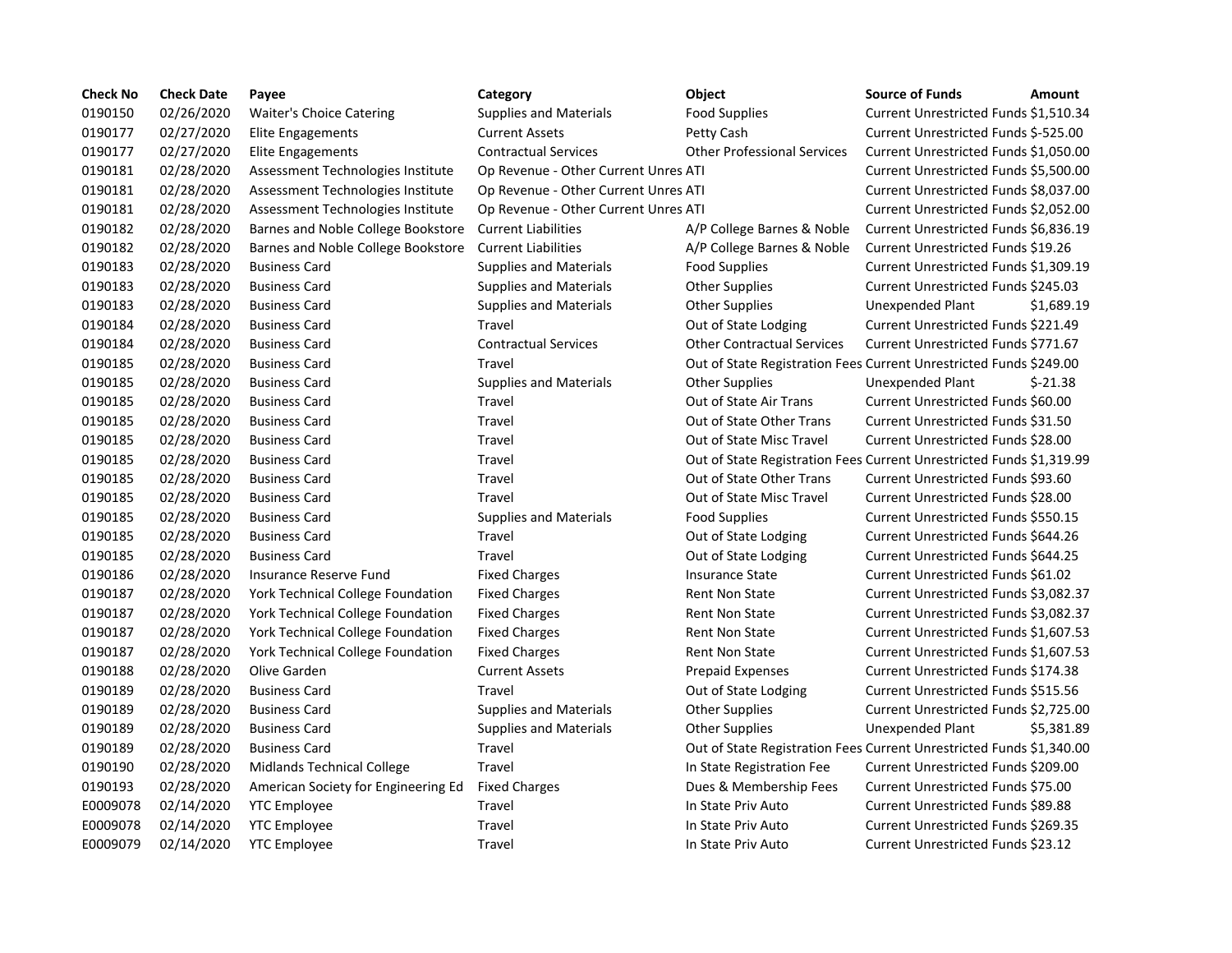| <b>Check No</b> | <b>Check Date</b> | Payee               | Category                    | Object                               | <b>Source of Funds</b><br>Amount           |
|-----------------|-------------------|---------------------|-----------------------------|--------------------------------------|--------------------------------------------|
| E0009079        | 02/14/2020        | <b>YTC</b> Employee | Travel                      | In State Priv Auto                   | Current Unrestricted Funds \$52.33         |
| E0009080        | 02/14/2020        | <b>YTC Employee</b> | Travel                      | In State Misc Travel Exp             | Current Unrestricted Funds \$18.00         |
| E0009080        | 02/14/2020        | <b>YTC Employee</b> | Travel                      | In State Priv Auto                   | Current Unrestricted Funds \$74.16         |
| E0009080        | 02/14/2020        | <b>YTC Employee</b> | Travel                      | In State Meals                       | Current Unrestricted Funds \$29.66         |
| E0009081        | 02/14/2020        | <b>YTC Employee</b> | Travel                      | In State Priv Auto                   | <b>Current Unrestricted Funds \$25.68</b>  |
| E0009082        | 02/14/2020        | <b>YTC Employee</b> | Travel                      | In State Priv Auto                   | Current Unrestricted Funds \$142.56        |
| E0009083        | 02/14/2020        | <b>YTC Employee</b> | Travel                      | Out of State Lodging                 | Current Unrestricted Funds \$644.25        |
| E0009083        | 02/14/2020        | <b>YTC Employee</b> | Travel                      | Out of State Priv Auto               | Current Unrestricted Funds \$15.52         |
| E0009083        | 02/14/2020        | <b>YTC Employee</b> | <b>Travel</b>               | Out of State Air Trans               | Current Unrestricted Funds \$60.00         |
| E0009083        | 02/14/2020        | <b>YTC Employee</b> | Travel                      | Out of State Other Trans             | Current Unrestricted Funds \$81.87         |
| E0009083        | 02/14/2020        | <b>YTC Employee</b> | Travel                      | Out of State Meals                   | Current Unrestricted Funds \$80.00         |
| E0009085        | 02/14/2020        | <b>YTC</b> Employee | <b>Contractual Services</b> | <b>Education &amp; Training Serv</b> | Current Unrestricted Funds \$1,485.        |
| E0009086        | 02/14/2020        | <b>YTC Employee</b> | Travel                      | In State Misc Travel Exp             | Current Unrestricted Funds \$20.00         |
| E0009086        | 02/14/2020        | <b>YTC Employee</b> | Travel                      | In State Meals                       | Current Unrestricted Funds \$26.23         |
| E0009087        | 02/14/2020        | <b>YTC Employee</b> | Travel                      | Out of State Priv Auto               | Current Unrestricted Funds \$43.87         |
| E0009087        | 02/14/2020        | <b>YTC Employee</b> | Travel                      | In State Priv Auto                   | <b>Current Unrestricted Funds \$29.96</b>  |
| E0009088        | 02/17/2020        | <b>YTC Employee</b> | Travel                      | In State Priv Auto                   | Current Unrestricted Funds \$269.35        |
| E0009089        | 02/17/2020        | <b>YTC Employee</b> | Travel                      | Out of State Priv Auto               | Current Unrestricted Funds \$24.61         |
| E0009090        | 02/17/2020        | <b>YTC Employee</b> | Travel                      | In State Priv Auto                   | Current Unrestricted Funds \$42.80         |
| E0009091        | 02/17/2020        | <b>YTC Employee</b> | Travel                      | In State Priv Auto                   | Current Unrestricted Funds \$35.64         |
| E0009092        | 02/17/2020        | <b>YTC Employee</b> | Travel                      | In State Priv Auto                   | Current Unrestricted Funds \$150.76        |
| E0009093        | 02/17/2020        | <b>YTC</b> Employee | Travel                      | In State Priv Auto                   | Current Unrestricted Funds \$162.75        |
| E0009094        | 02/17/2020        | <b>YTC</b> Employee | Travel                      | In State Meals                       | Current Unrestricted Funds \$44.94         |
| E0009094        | 02/17/2020        | <b>YTC Employee</b> | Travel                      | In State Misc Travel Exp             | Current Unrestricted Funds \$20.00         |
| E0009095        | 02/17/2020        | <b>YTC Employee</b> | Travel                      | In State Meals                       | Current Unrestricted Funds \$35.66         |
| E0009095        | 02/17/2020        | <b>YTC Employee</b> | Travel                      | In State Misc Travel Exp             | Current Unrestricted Funds \$45.00         |
| E0009095        | 02/17/2020        | <b>YTC Employee</b> | Travel                      | In State Priv Auto                   | Current Unrestricted Funds \$236.52        |
| E0009096        | 02/20/2020        | <b>YTC Employee</b> | Travel                      | In State Meals                       | Current Unrestricted Funds \$14.48         |
| E0009096        | 02/20/2020        | <b>YTC Employee</b> | Travel                      | In State Priv Auto                   | Current Unrestricted Funds \$219.36        |
| E0009096        | 02/20/2020        | <b>YTC Employee</b> | Travel                      | In State Lodging                     | Current Unrestricted Funds \$792.93        |
| E0009097        | 02/24/2020        | <b>YTC Employee</b> | Travel                      | In State Priv Auto                   | Current Unrestricted Funds \$38.52         |
| E0009098        | 02/28/2020        | <b>YTC Employee</b> | Travel                      | In State Priv Auto                   | Current Unrestricted Funds \$77.76         |
| E0009099        | 02/28/2020        | <b>YTC Employee</b> | Travel                      | In State Misc Travel Exp             | Current Unrestricted Funds \$30.48         |
| E0009099        | 02/28/2020        | <b>YTC Employee</b> | Travel                      | In State Meals                       | Current Unrestricted Funds \$30.00         |
| E0009100        | 02/28/2020        | <b>YTC Employee</b> | Travel                      | In State Priv Auto                   | Current Unrestricted Funds \$75.44         |
| E0009101        | 02/28/2020        | <b>YTC Employee</b> | Travel                      | Out of State Meals                   | Current Unrestricted Funds \$102.17        |
| E0009101        | 02/28/2020        | <b>YTC Employee</b> | Travel                      | Out of State Priv Auto               | Current Unrestricted Funds \$29.42         |
| E0009102        | 02/28/2020        | <b>YTC Employee</b> | Travel                      | In State Priv Auto                   | <b>Current Unrestricted Funds \$112.92</b> |
| E0009103        | 02/28/2020        | <b>YTC Employee</b> | Travel                      | In State Meals                       | Current Unrestricted Funds \$10.00         |

| ategory         |
|-----------------|
| avel            |
| avel:           |
| avel:           |
| avel            |
| avel            |
| avel            |
| avel            |
| avel            |
| avel            |
| avel            |
| avel            |
| ontractual Serv |
| avel            |
| avel            |
| avel            |
| avel            |
| avel            |
| avel            |
| avel:           |
| avel            |
| avel            |
| avel            |
| avel            |
| avel            |
| avel            |
| avel            |
| avel            |
| avel            |
| avel            |
| avel:           |
| avel            |
| avel            |
| avel            |
| avel            |
| avel            |
| avel            |
| avel            |
| avel            |
| ام رد٠          |